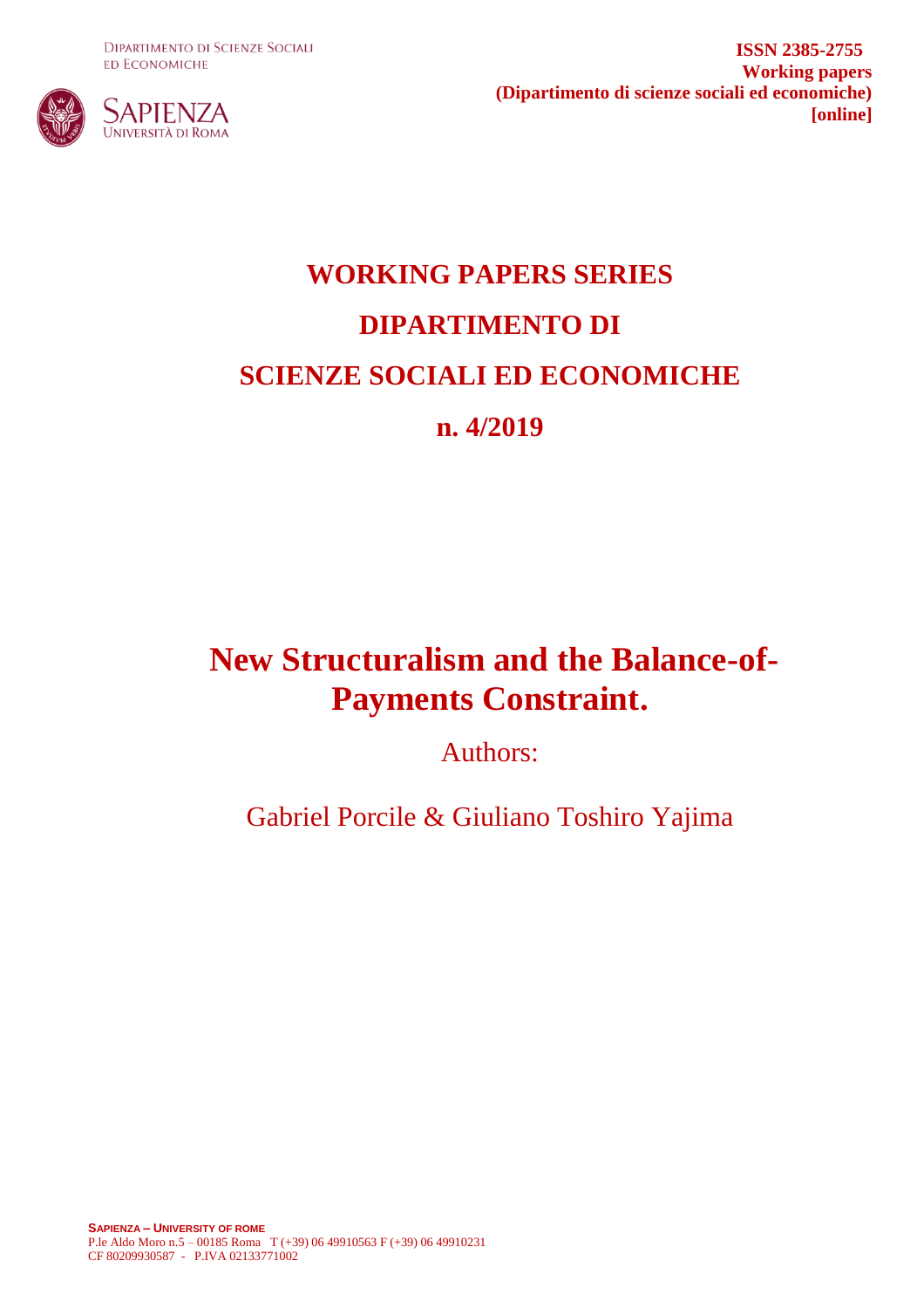## New Structuralism and the Balance-of-Payments Constraint

Gabriel Porcile Economic Affairs Officer, ECLAC and UFPR (Brazil)

Giuliano Toshiro Yajima Ph.D. candidate, Sapienza University of Rome (Italy)

#### **Abstract**

Structuralists and Post-Keynesians share the perspective that in the long run economic growth is shaped by the income elasticity of exports and imports, and that such elasticities are a positive function of the degree of diversification and technological intensity of the pattern of specialization. Since the mid-seventies, New Structuralists began to stress the role of two set of variables in driving the pattern of specialization: a stable and competitive real exchange rate, and the relative intensity of innovation / diffusion of technology in center and periphery. In this paper we modify the Balance-of-Payments constrained growth model to include these two set of variables. The model provides a mechanism that ensures the validity of the original Thirlwall's perspective, namely that adjustment to the Balance-of-Payments-constrained equilibrium takes place through changes in the rate of growth of aggregate demand rather than through changes in relative prices. In addition, it shows that a macroeconomic policy aimed at sustaining a competitive real exchange rate is a necessary complement to an active industrial policy for fostering international convergence.

*Keywords: BOP-constrained growth models, Technological innovation, Structural Change*

*JEL classifications: F43, O40, O41*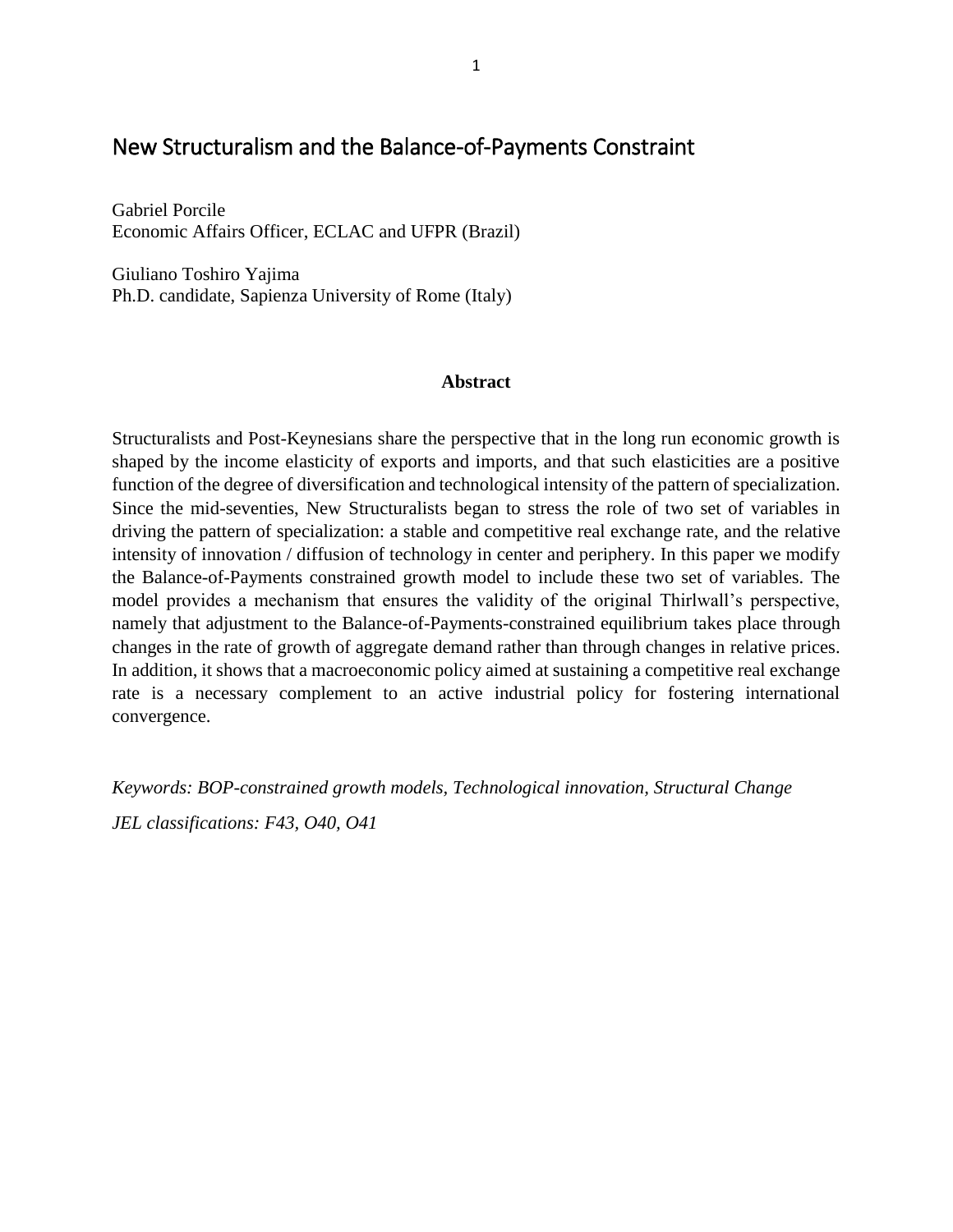#### **New Structuralism and the Balance-of-Payments Constraint**

#### 1. Motivation

This paper discusses the Balance of Payments-constrained growth model from the perspective of the Structuralist tradition. The central tenet of Structuralism is that the dynamics of innovation and diffusion of technology creates different production structures and learning dynamics that tend to reproduce or even amplify initial asymmetries in technological and productive capabilities (the technology gap and the pattern of specialization, respectively). If market forces are left alone, the result is a center-periphery dynamic that carries crucial implications for growth and income distribution. Such a dynamic can be observed across regions within a country and across countries at an international level.

Since the mid-seventies, new debates emerged in Latin America expanding the original Structuralist ideas on economic development. These new theoretical insights gave rise to what would be labelled "New Structuralism" in the late eighties (Rodríguez, 2006, chapter 11), which benefited from the cross-fertilization between the "old" Structuralism and advances in the theory of technological change, structural change, inflation and the importance of the real exchange rate for economic growth. The new structuralism began as a response to increasing difficulties faced by the Latin American countries to sustain its industrialization process, along with the macroeconomic instability that haunted the region in the late seventies and eighties. Initially, it sought to understand the specific challenges faced by the region in this period (Fajnzylber, 1990). Gradually, new structuralist ideas became part of a broader intellectual tradition discussing the specific problems faced by open economies in an international system marked by strong technological and financial asymmetries (Ffrench-Davis and Ocampo, 2001). In this process, new structuralist benefited from both new theoretical insights and empirical evidence.

In the theoretical realm, there are strong connections between the New Structuralism, the Schumpeterian and the Keynesian schools of thought on growth and distribution. The key link between New Structuralism and the Keynesian traditions is the assertion (shared by the original center-periphery model and the Keynesian growth models for open economies) that the external constraint limits the ability of the periphery to raise its rate of growth and converge in income per capita with the developed economies (Rodríguez, 2006; Cimoli et al, 2013). The external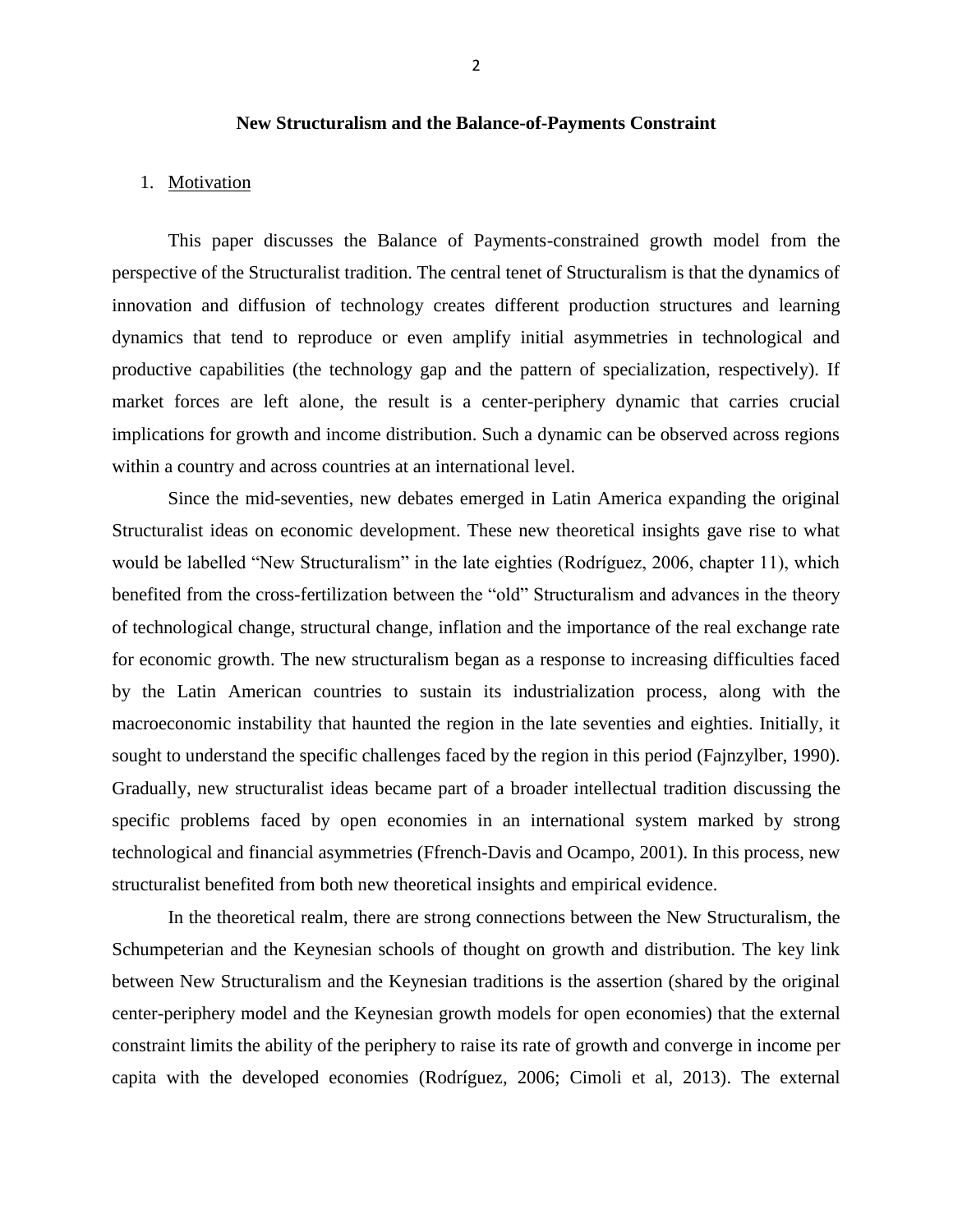constraint is expressed in the ratio between the income elasticity of exports and the income elasticity of imports (Thirlwall's Law in its simplest version – see Dixon and Thirlwall, 1975). In turn, the key link between the New Structuralist tradition and the Schumpeterian tradition is the claim that the income elasticity ratio is rooted in different patterns of specialization in center and periphery, which vary in response to the co-evolution structural and technological change (Verspagen, 1993; Faberberg and Verspagen, 2002).

Empirical studies were also important as source of inspiration for revisiting structuralist ideas. In particular, the comparison between the industrialization path and policies in Latin America and the Asian economies was critical for understanding the role played in convergence by two sets of policy variables: industrial and technological policies that encourage economic diversification towards more technology-intensive sectors; macroeconomic policies sustaining a stable and competitive real exchange rate—with its implications for managing the capital account and devising macroprudential policies (Ocampo et al, 2009). Important policy lessons came from Asia that had to be absorbed by structuralists studying Latin America.

The paper is organized in 6 sections. Section 2 briefly reviews the empirical literature on the impact of the technology gap and the real exchange rate (RER) on structural change and growth. Section 3 presents the basic equations and the short run equilibrium in a Thirlwall-Dutt model based on Dutt (2002). This model is modified and expanded to explore New Structuralist ideas in section 4, based on the empirical evidence of section 2. Section 5 focuses on comparative dynamics in the medium run and in the long run. In the medium run the technology gap is given, but the RER and the investment rate may vary. In the long run the technology gap varies. Section 6 concludes.

#### 2. Technology, export diversification and the RER: a review of the empirical evidence

The idea that there is a positive association between technological capabilities and the degree of diversification and sophistication of exports finds extensive empirical support in the literature. For a comprehensive review of the technology-specialization link see Fagerberg et al (2001), Fagerberg and Verspagen (2002), Cimoli and Katz (2003), Felipe et al (2012) and Bogliacino and Pianta (2016). On the other hand, the role of the RER in fostering changes in the pattern of specialization has been less consensual at both the empirical and theoretical level. We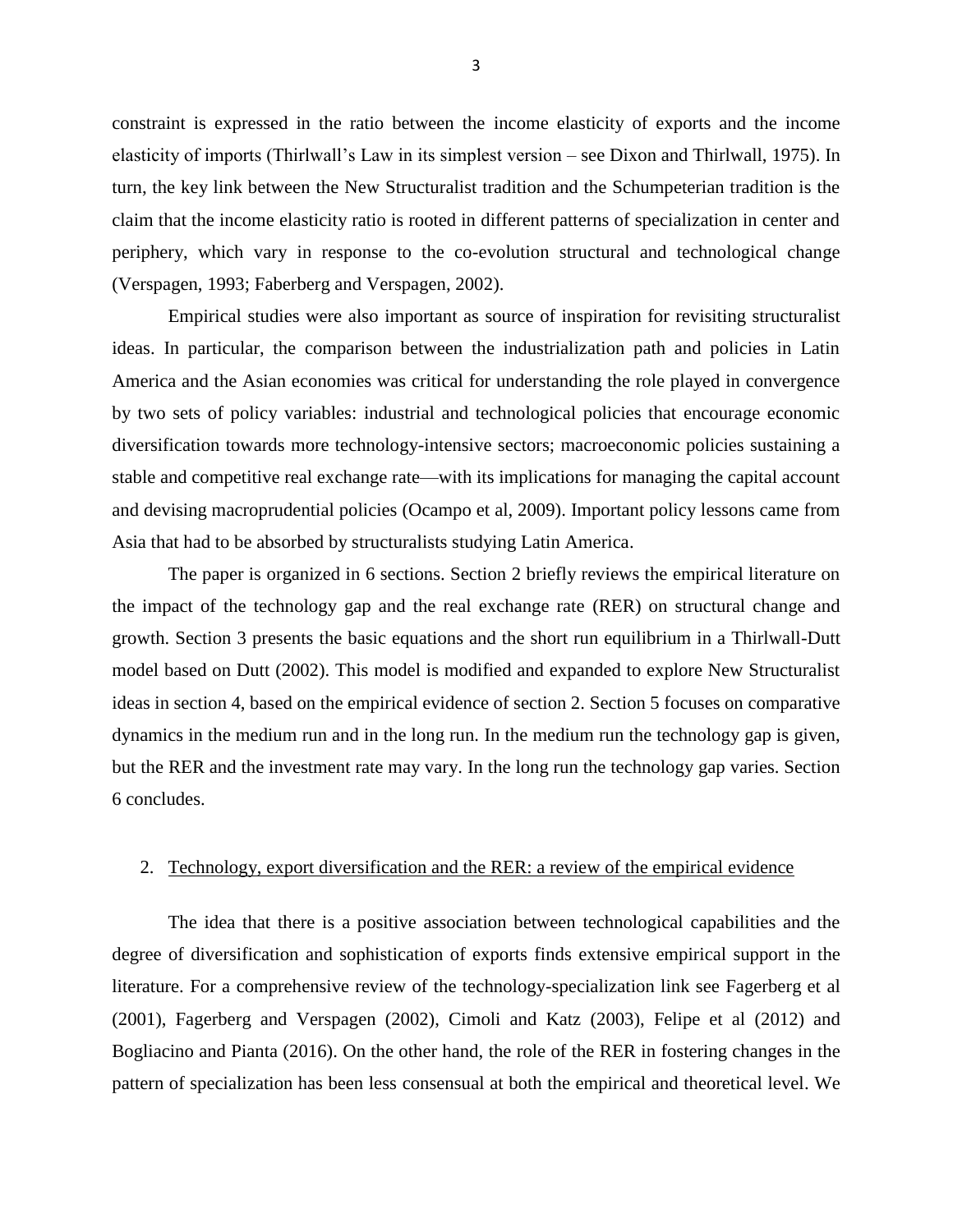will focus mainly on reviewing the empirical contributions, while the theoretical aspects of this relationship are explored in the following sections. We argue that by large the literature support that the RER can have a significant impact on the pattern of specialization. This result is important for the New Structuralist view of the determinants of growth and will be used extensively in our modified Thirlwall-Dutt Model presented below.

The pioneer work is Baldwin (1988), who suggests that the RER may produce "hysteresis in trade", i.e. there is a permanent effect on exports of a temporary change in the RER. By running a structural break regression of the log of the real exchange rate on the log of import prices for the US in the period 1967-1987, he observes that large and persisting appreciations of the RER in the eighties lowered the pass-through from RER to import prices. He gives as an explanation the fact that foreign competitors have to pay the sunk costs required to access the US domestic market. As those costs cannot be recovered, once these firms enters the US market they prefer to squeeze their profit margins by applying a lower pass-through rather than to exit the market. The decline of the pass-through in import prices following a period of appreciation is also confirmed for Japan by Otani et al. (2003, 2006).

Mcmillan and Rodrick (2011) and Diao et al. (2017) define structural change as the residual from the decomposition of productivity growth in a "within" and a "structural" component. Using the 10-sector database of the Groningen Growth and Development Center (GGDC), they reported a positive and statistically significant effect on the structural component in a panel of 39 countries covering the 1950-2015 period. Mbaye (2013), in a panel of 72 countries over the period 1970– 2008 observes that depreciation has a higher impact on the growth of total factor productivity than on capital accumulation. Thus result is by large explained by a "pure composition effect"  $-$  i.e. production reallocation from the non-tradables to the tradables sectors. Rodrick (2008) argues that currency undervaluation helps to overcome market and institutional failures that compromise the expansion of the tradable sector. His econometric exercise identifies a larger effect of depreciation on countries that present below-average institutional quality, signaling the possibility of using devaluation as a second-best policy for structural change in developing economies.

Another stream of literature addresses structural change in terms of an increase in the extensive margin, i.e. the diversification of exported products. Freund and Pierola (2008, 2012) argue that a large depreciation of the RER allows developing countries to open up new lines of exports, and hence they can benefit more from an undervalued currency. A similar argument is put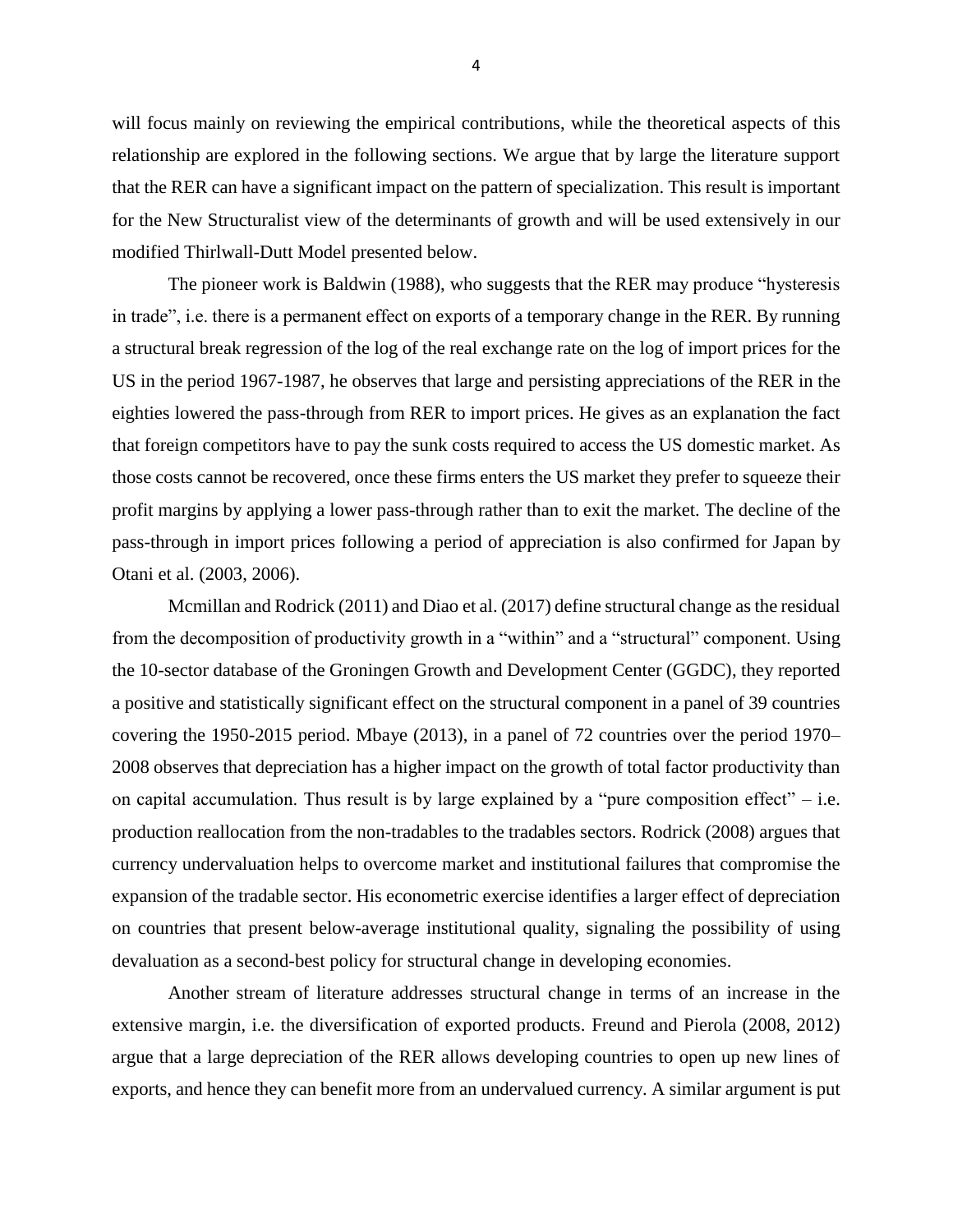forward by Elbadawi et al (2009), who provide evidence that overvaluations had a negative impact on export diversification for 83 Sub-Saharian countries in the period 1970 to 2004. Colacelli (2010) and Goya (2014, 2018) find out that the impact of the RER on export diversification happens mainly through the variety channel (the increase in the number of different products exported), rather than through the concentration channel. They observe that not only the level of the RER, but also RER volatility, affect export diversification, especially in the case of diversification towards more sophisticated goods. The effect of a higher RER may also be driven by processes of import substitution.<sup>1</sup>

Caglayan and Demir (2019) take into account differences in both skill content and the direction of trade in assessing the impact of the RER on exports. They provide evidence of RER affecting positively medium and low skill manufactures, while high-skill ones and primary goods are less responsive. Cimoli et al (2013), working with a panel of 111 countries for the period 1961- 2008, find out that the RER has a significant impact on the technological intensity of exports after controlling for the level of the GDP per capita. At variance with the previous results, Agosin et al (2011), working with a dataset of 79 countries, do not find an effect of the RER level, although they identify a negative impact of RER volatility on export diversification<sup>2</sup>.

Within the Post-Keyensian tradition, and in particular in the framework of Thirwall's Law, the price and income elasticities of export and imports are considered to depend on the country's pattern of specialization. Gouvea and Lima (2010) show empirical evidence of how elasticities vary as a result of changes in export patterns, although they do not discuss to what extent such changes respond to the RER. Cimoli et al (2010), Bresser-Pereira (2016) and Bresser-Pereira et al (2014) have suggested that the ratio between the income elasticities of exports and imports may vary as a result of the RER and hysteresis effects. Bresser-Pereira et al (2014) argue that this ratio varies as a function of the difference between the observed and the industrial equilibrium  $RER<sup>3</sup>$ . Marconi et al (2015) have tested this hypothesis for a panel of 65 countries between 1995 and 2012, finding out a positive association between this distance and the income elasticity ratio, a result that is robust to the introduction of several control variables (such as the share of

 $\overline{\phantom{a}}$ 

<sup>&</sup>lt;sup>1</sup> Moreira et al. (2017) has shown that in Latin America for the period 2008-2014 a 1% increase in the RER led to a reduction in import penetration on average by 0,41% to 0,69%.

<sup>&</sup>lt;sup>2</sup> For the New-Structuralists, the RER should be both competitive and stable. See on this point Ffrench-Davis and Ocampo (2001), Ocampo et al (2009), Ffrench-Davis (2012) and Guzmán et al (2018).

<sup>&</sup>lt;sup>3</sup> The industrial equilibrium RER is defined by Bresser-Pereira (2016) as the one that makes competitive those industrial firms that are using state-of-the art technology.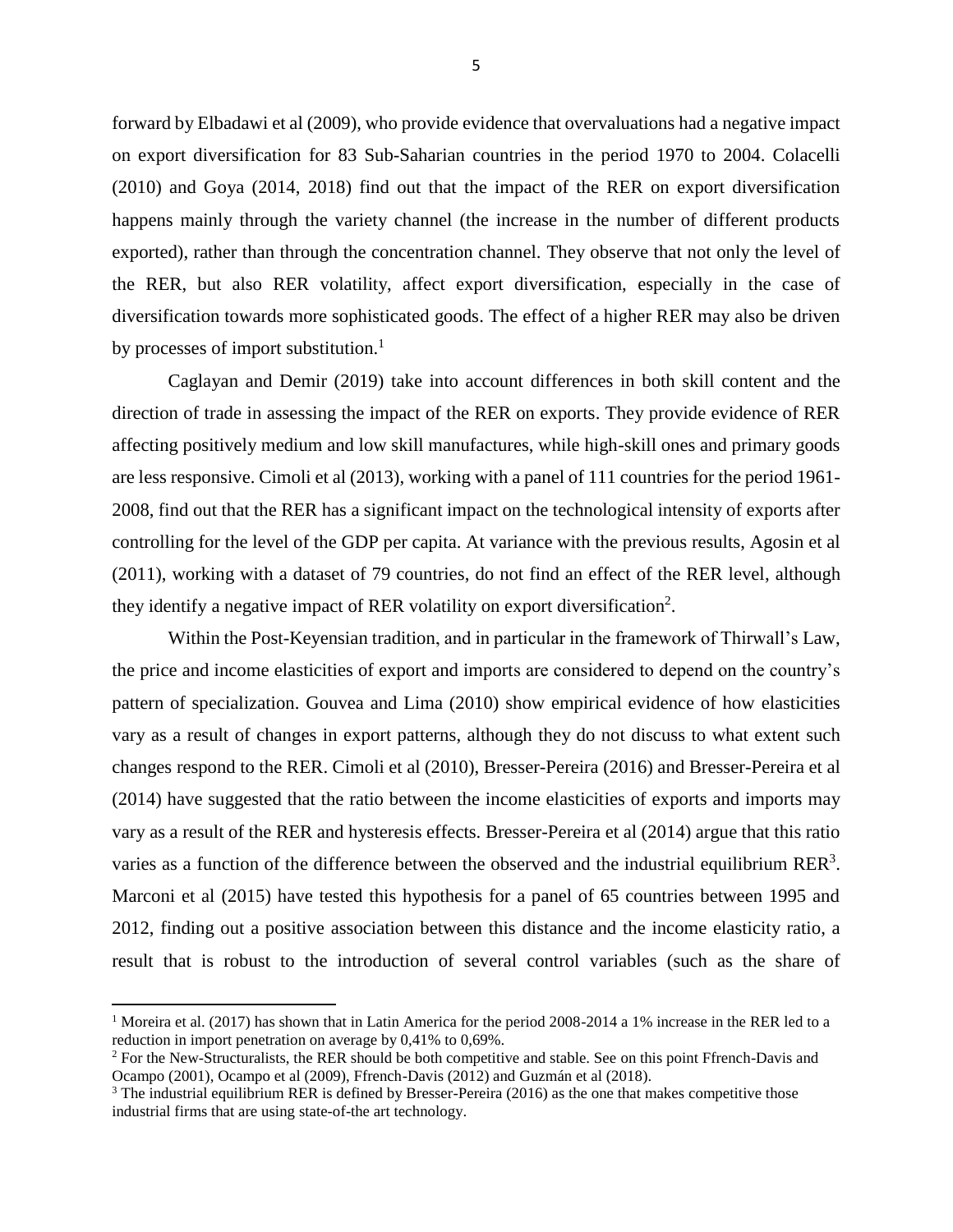manufacturing in GDP, the current account balance as a percentage of GDP, and the growth rate of the export of manufactured goods). The importance of the RER for growth and the income elasticities ratio is confirmed by Missio et al (2015) for a broad sample of 103 countries between 1978 and 2007 and by Nassif et al (2015, 2018) working with Brazilian data in the period 1980- 2010. Gala (2008) highlights the differences in the management of the RER between East Asian and Latin American economies to explain the contrasting growth performance of the two regions since the '90s. According to Razmi et al (2012), the channel through which an undervalued RER can stimulate output growth is to be found in the investment demand that stimulates, in particular, the tradable sector. Libman et al (2019) demonstrate in a panel of 184 countries for 1950-2014 that episodes of sustained capital accumulation lead to a shift from agriculture to manufacturing sectors and cause the trade balance to follow a U-shaped pattern – following an initial deterioration due to increased imports and then recovering afterwards as the export sector gain competitiveness. A combination of a competitive RER with active industrial policies has been observed in most of the successful cases of catching up and convergence (Cimoli et al, 2019).

Some Post-Keynesian scholars contend that the development effects of the exchange rate should be qualified in some cases. Blecker and Razmi (2008) observe that RER devaluations in developing countries do help to increase their growth rate, but at the expense of growth in other countries at a similar level of development. Ibarra and Blecker (2016), in their estimate of the Balance-of-Payments-constrained rate of growth of Mexico, find out small effects of the RER on exports due to the high share of imported intermediate inputs in the total cost of Mexican exporters. Although these authors do not dismiss the hypothesis of a developmental channel for a competitive RER level, they show that its effects may be limited in certain cases which are relevant for developing economies.

All in all, a competitive RER contributes to export diversification and hysteresis phenomena may be at work, making diversification a persistent, rather than a temporary, outcome. As the export structure varies—driven by the extensive margin—so does the ratio between the income elasticities of exports and imports. This effect may be small in some cases, especially when exports are intensive in imported inputs. Moreover, the historical experience of Asia and Latin America suggests that—in the successful cases of convergence—managing the RER to upgrade the export structure has gone hand in hand with active industrial and technological policies (Ocampo et al, 2009; Cimoli et al, 2013).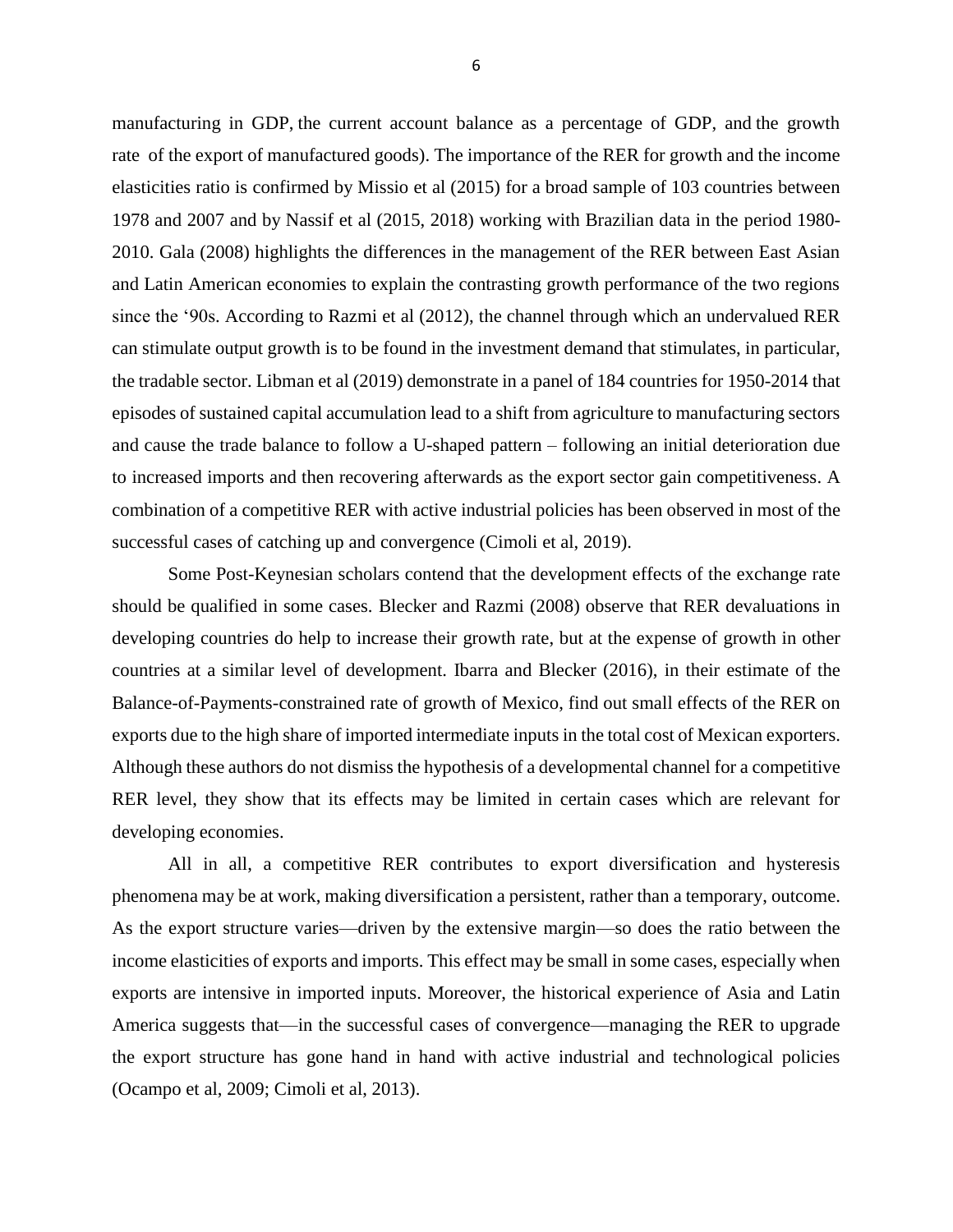#### 3. A modified Dutt-Thirwall model: basic equations and short-run equilibrium

This section takes as a point of departure the model set forth by Dutt (2002) and propose three modifications to this model. The first modification is to relate the dynamics of the RER to mark-up pricing; the second modification is to include the determinants of the pattern of specialization in the model, based on the literature reviewed in the previous section; the third modification is to make changes in capitalists' expectations a function of the trade balance. These modifications allow us to suggest a Robinsonian interpretation of the adjustment mechanism to external disequilibrium—through changes in investment decisions (see Robinson, 1966) rather than through changes in the terms of trade. We argue that these modifications are consistent with the insights of Thirlwall's Law and the Structuralist tradition.

Prices in center and periphery are set based on a mark-up rule as stated in equations (1) and (2), respectively:

$$
(1) \qquad P_N = (1+f)W_N b_N
$$

$$
(2) \qquad P_S = (1+z)W_S b_S
$$

The subscripts  $N$  and  $S$  represent North and South, or center and periphery, respectively;  $P<sub>S</sub>$  is the price of the good produced in the periphery,  $P<sub>N</sub>$  the price of the good produced in the center, f is the mark-up in the center, z is the mark-up in the periphery,  $W_N$  and  $W_S$  are nominal wages and  $b_N$  and  $b_S$  are labor coefficients (labor per unit of output). Define the profit share as  $\sigma = (PY - WL)/PY$ , then using the price equation (2) and the technical coefficient of labor in the periphery,  $b_s = L_s/Y_s$ , it is possible to find the profit share in the periphery:

(3) 
$$
\sigma_S = 1 - \frac{WL}{PY} = \frac{z}{(1+z)}
$$

The static condition for external equilibrium is:

$$
(4) \qquad P_S X = P_N E M
$$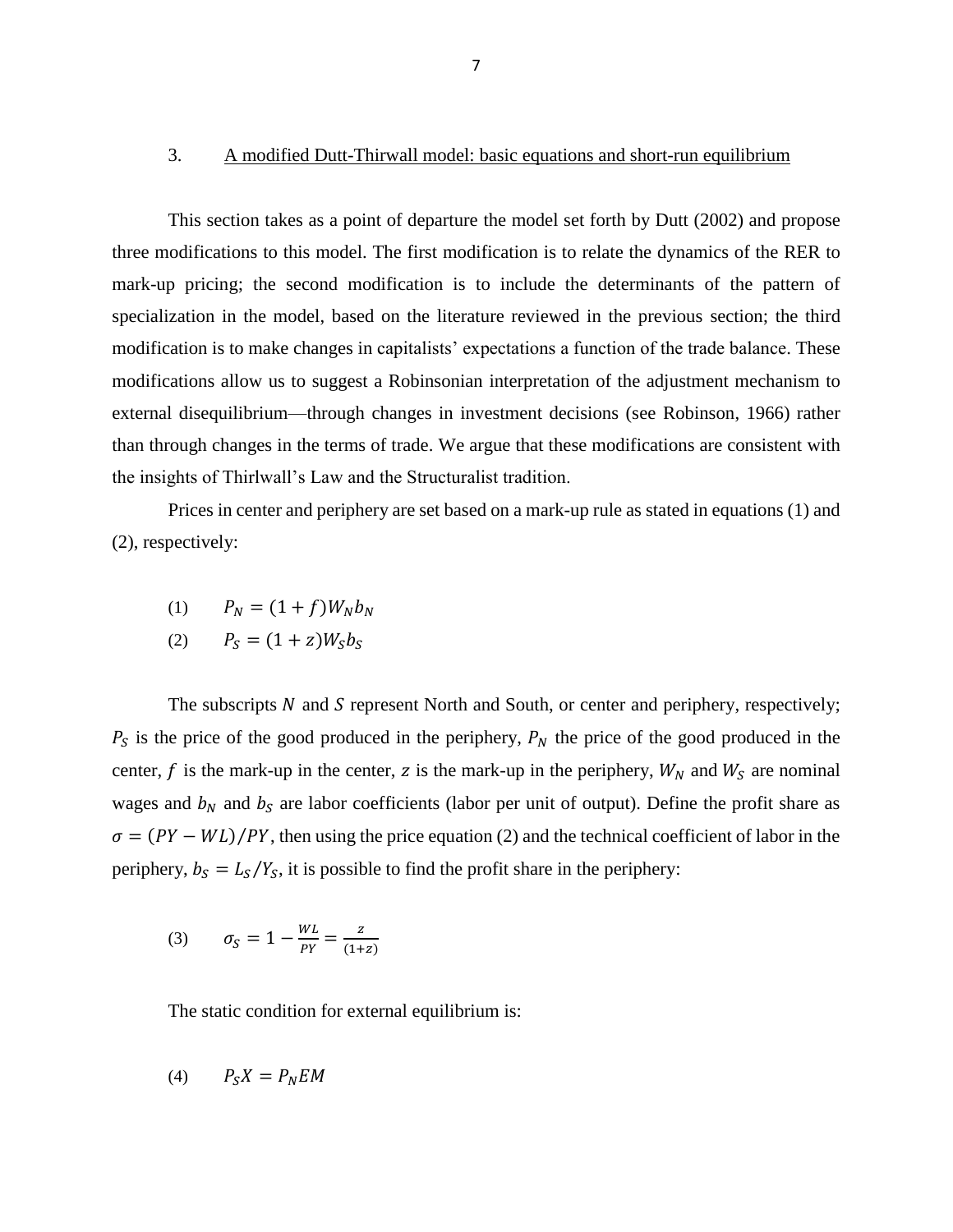In equation (4)  $E$  is the nominal exchange rate (price of the foreign currency in units of the domestic currency), which will be assumed constant and equal to 1. Define the real exchange rate as  $q = P_N/P_S$ . Exports from the periphery are represented by the following equations:

$$
(5) \qquad X_S = \theta_S q^{\mu_N} Y_N^{\varepsilon_{N(q,G)}}
$$

$$
(6) \qquad \theta_S = \frac{\alpha_0[1 + (1 - s_N)f]}{1 + f}
$$

Where  $\theta_s$  is the share of goods imported from the periphery in the consumption of the center,  $f$  is the mark-up in the center,  $s_N$  the savings rate of the capitalists in the center (it is assumed that workers do not save),  $\sigma_N = f/(1+f)$  is the profit share in total income,  $\omega_N =$  $1/(1 + f)$  is the wage share,  $\alpha_0$  is a constant,  $\mu_N$  is the price elasticity of imports and  $\varepsilon_N(q, G)$ the income elasticity of imports of the center. Based on the review of the literature in section 2, we claim that the income elasticity of imports (exports) of the center (periphery) is a function of the technological gap  $G$  and the RER in the periphery. The lower the technology gap (the higher the technological capabilities of the periphery as compared to those of the center) and the higher the RER, the more diversified and the more technology-intensive the pattern of specialization of the periphery will be.

The demand of imports from the periphery (which equals exports from the center) is:

$$
(7) \qquad X_N = \theta_N q^{-\mu_S} Y_S^{\varepsilon_S}
$$

In the periphery, workers only consume domestic goods, while capitalists save and invest all their profits in both domestic and foreign goods:

$$
(8) \qquad \theta_N = \beta_0 \sigma_S
$$

As shown in equation (3),  $\sigma_s = z/(1 + z)$  is the profit share in total income in the periphery and  $\beta_0$  is a constant and  $\theta_N$  is the share of imported foreign capital goods in total investment in the periphery. The wage share is  $\omega_s = 1/(1 + z)$ .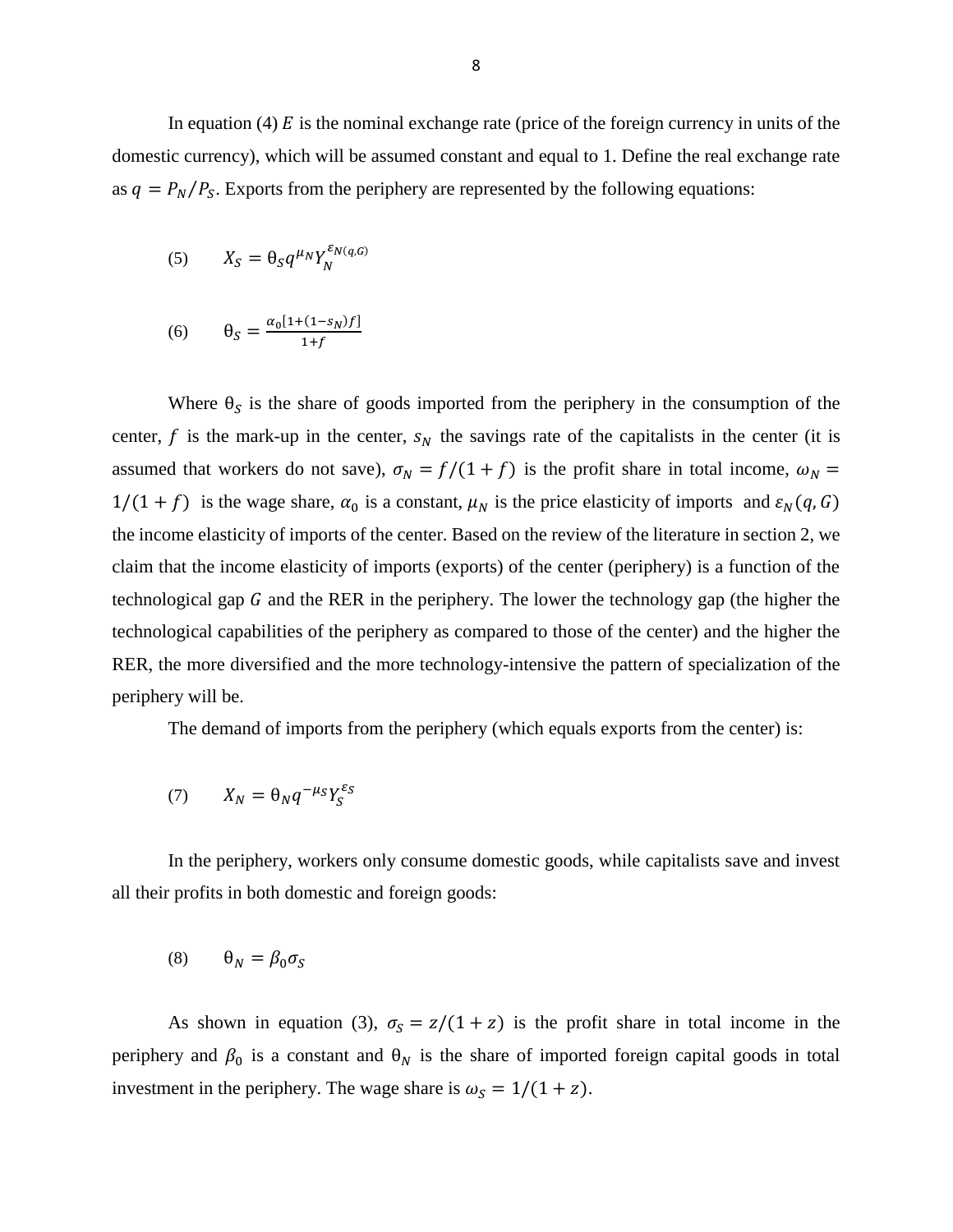In equations (6) and (9),  $\theta_s$  and  $\theta_N$  are constants. By using equations (5) and (7) and logdifferentiating equation (4) with respect to time, it is possible to find the dynamic condition for external equilibrium:

(9) 
$$
g_S^* = \left(\frac{\varepsilon_{N(q,G)}}{\varepsilon_S}\right)g_N + \frac{(\mu_N + \mu_S - 1)}{\varepsilon_S}\hat{q}
$$

where  $\hat{q} = \widehat{P}_N - \widehat{P}_S$  and  $g_{i=N,S}$  represents proportional rate of growth ( $g \equiv \dot{Y}/Y$ ). The rate of growth of the center is an exogenous constant  $g_N$  for the periphery (the periphery is a small country). Marshall–Lerner holds and hence  $\mu_N + \mu_S > 1$ . While equation (9) gives the rate of growth of the periphery consistent with the external constraint  $(g_s^*)$ , the effective rate of growth depends on the capitalists' decisions over capital accumulation. At variance with Dutt's model, capitalists in the South follow a conventional Kaleckian investment function (Badhuri and Marglin, 1990):

$$
(10) \qquad g_S = \gamma_0 + \gamma_1 u + \gamma_2 \sigma_S
$$

In equation (10) u is the rate of utilization of the stock of capital in the periphery  $(Y/\overline{Y})$ , where  $\overline{Y} = vK$  is the income of the periphery when the capital stock is used at full capacity and v is capital productivity. The parameter  $\gamma_0$  represents the animal spirit (driven by expectations about future growth in the periphery),  $\gamma_1$  is the response to changes in the degree of capital utilization (which reflects the desire of the capitalists of keeping a certain level of unused capacity to respond to competitive threats under imperfect competition), and  $\gamma_2$  gives the response of investment to the profit share in total income. All parameters are positive. Recall the that capitalists save all profits which implies  $g_S = (I/K) = (S/K) = \sigma_S(Y/K) = \sigma_S uv$ . To save notation, normalize  $v =$ 1. The short run equilibrium is given by:

$$
(11) \qquad u = \frac{\gamma_0 + \gamma_2 \sigma_S}{\sigma_S - \gamma_1}
$$

The usual condition for a stable equilibrium ( $\sigma_s > \gamma_1$ ) applies. Plugging (11) in (10) gives the effective rate of capital accumulation: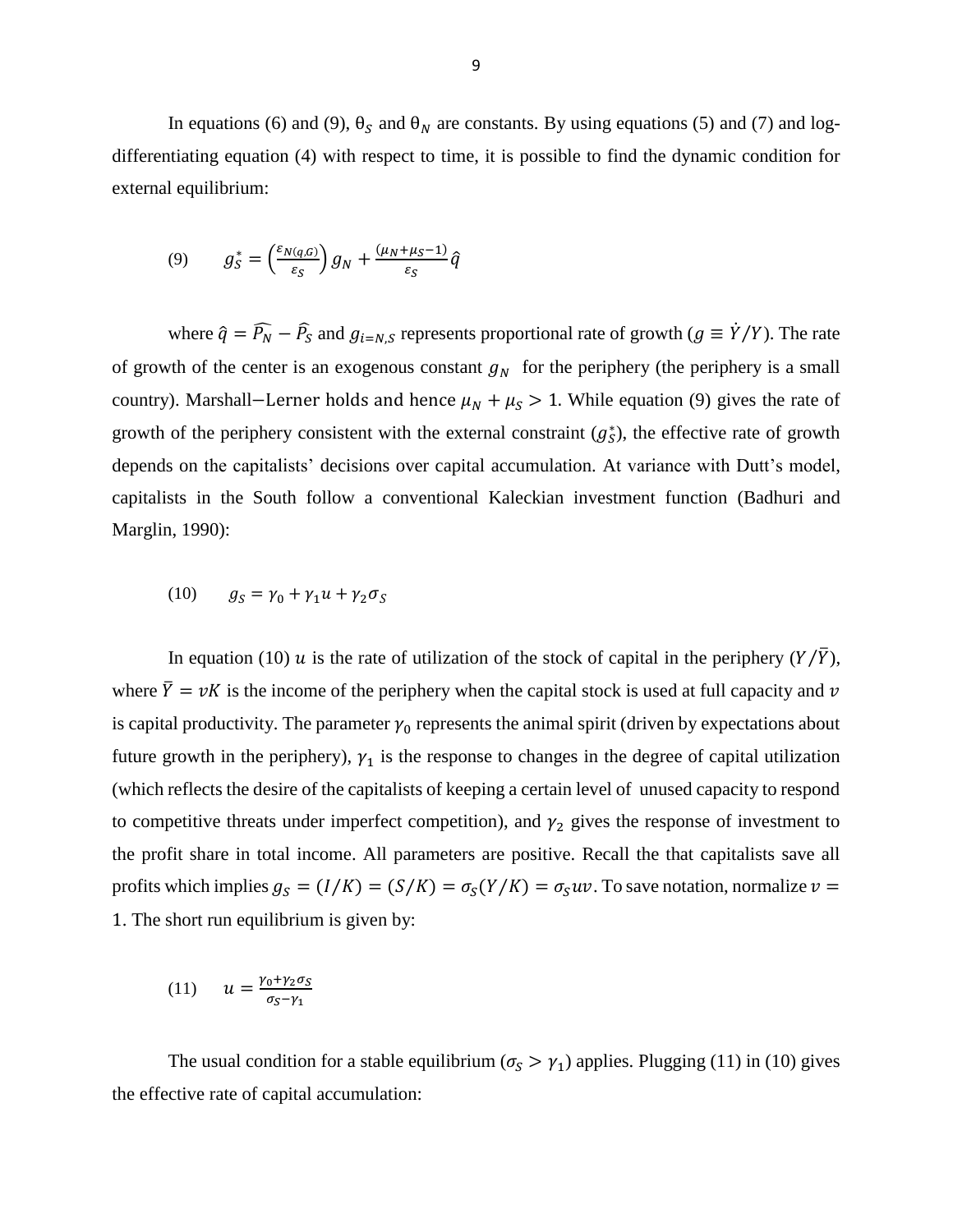$$
(12) \qquad g_S = \gamma_0 + \gamma_1 \left( \frac{\gamma_0 + \gamma_2 \sigma_S}{\sigma_S - \gamma_1} \right) + \gamma_2 \sigma_S
$$

The economic growth regime is profit-led (wage-led) if a rise in  $\sigma_S$  increases (reduces)  $g_S$ . Taking the derivative with respect to the profit share in equation (13) renders

$$
(13)\qquad \frac{\partial g_S}{\partial \sigma_S} = \frac{\gamma_2 - u}{\gamma_2 - \gamma_1}
$$

The signal of this derivative, positive or negative, defines whether the growth regime is profit-led or wage-led, respectively.

From equations (4), (5) and (7) it is possible to find the RER that ensures external equilibrium:

(14) 
$$
q = \left[\frac{\theta_N}{\theta_S} \frac{(Y_S)^{\varepsilon_S}}{(Y_N)^{\varepsilon_N}(q, G)}\right]^{1/(\mu_S + \mu_N - 1)}
$$

This is the static condition for external equilibrium. In the following sections we will allow RER and investments to vary in the medium-run, and the technology gap to vary in the long run.

#### 4. The dynamic system: the RER, the animal spirit and the technology gap

The dynamic condition of equilibrium in the trade balance stated in equation (9) can be rearranged as follows:

$$
(15) \qquad \hat{q} = [1/(\mu_S + \mu_N - 1)](\varepsilon_S g_S - \varepsilon_{N(q,G)} g_N)
$$

In the medium-run the technology gap is constant, but the RER varies. Based on Blecker (2012) and Lima and Porcile (2013), we assume a variable mark-up. Firms set a target for the profit share in total income and adjust the mark-up to attain this target: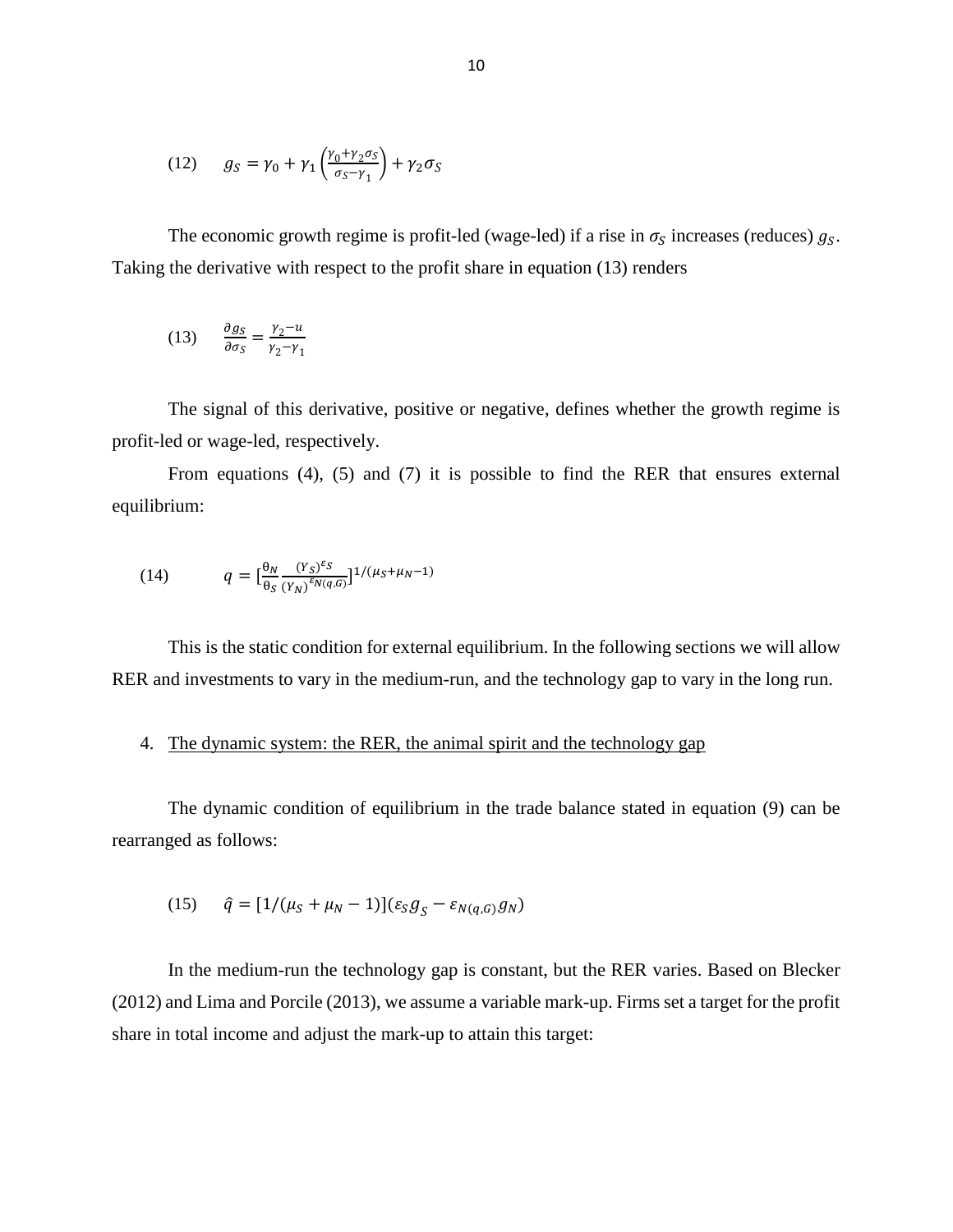(16) 
$$
\hat{z} = \vartheta \left( \sigma_S^f - \sigma_S(z) \right) = \vartheta \left( \frac{z^f}{(1+z^f)} - \frac{z}{(1+z)} \right)
$$

In equation (16),  $z^f$  is the mark-up aimed at by firms. The parameter  $\vartheta$  is the speed of adjustment of the observed profit share to the profit share desired by the capitalists. If the observed profit share is lower than the desired profit share, they will raise their mark ups to attain the desired profit share. The value of  $z^f$  depends on the monopoly power of the firms, and hence on the degree of openness of the economy, regulations, price elasticity and barriers to entry in the different markets for the goods produced in the periphery, factors considered exogenous to the model. It also depends on the power of labor unions to transform productivity growth into higher real wages.

To keep the model tractable, we assume that wages increase hand in hand with labor productivity, and therefore  $\widehat{w_s} = -\widehat{b_s}$ . Using this result in the price equation (2) gives  $\widehat{P_s} = -\widehat{z}$  (see also Lima and Porcile, 2014). Recalling that  $\hat{q} = \widehat{P_N} - \widehat{P_S}$  and setting (with no loss of generality)  $\widehat{P}_N = 0$ , then  $\hat{q} = -\widehat{P}_s = -\hat{z}$ . The rise in prices makes domestic inflation overcome international inflation; as a result, the domestic good becomes more expensive than the foreign goods as compared with the initial situation, bringing the RER down. Equation (16) produce an equilibrium value for the RER which decreases monotonically with the mark-up  $z<sup>f</sup>$  and the desired profit share  $\sigma_s^f$  aimed at by the firms. In equilibrium, when  $z = z^f$ , firms do not have motives to change the mark-up and (with the assumption that  $\widehat{w_s} = -\widehat{b_s}$ ), both domestic inflation and foreign inflation are equal to zero.

If the RER is determined in the labor market, which variable is doing the heavy lifting to lead the economy to its external equilibrium (zero net exports)? If relative prices no longer do the trick, it is necessary to specify a mechanism that ensures that the equality  $\varepsilon_N g_N = \varepsilon_S g_S$  holds (for a comparison between the adjustment process in the modified model and the one suggested in Dutt (2002), see Appendix I at the end of the paper). We suggest a Robinsonian twist in the canonical Kaleckian investment function as the key adjustment mechanism. Joan Robinson argued that the role of an external surplus (deficit) is to boost (depress) the animal spirit of the capitalists. A surplus in the trade balance is a signal that growth will continue without being threatened by an external crisis, a sharp depreciation of the currency or a sudden stop in foreign credit. In the words of Joan Robinson (1966, p.):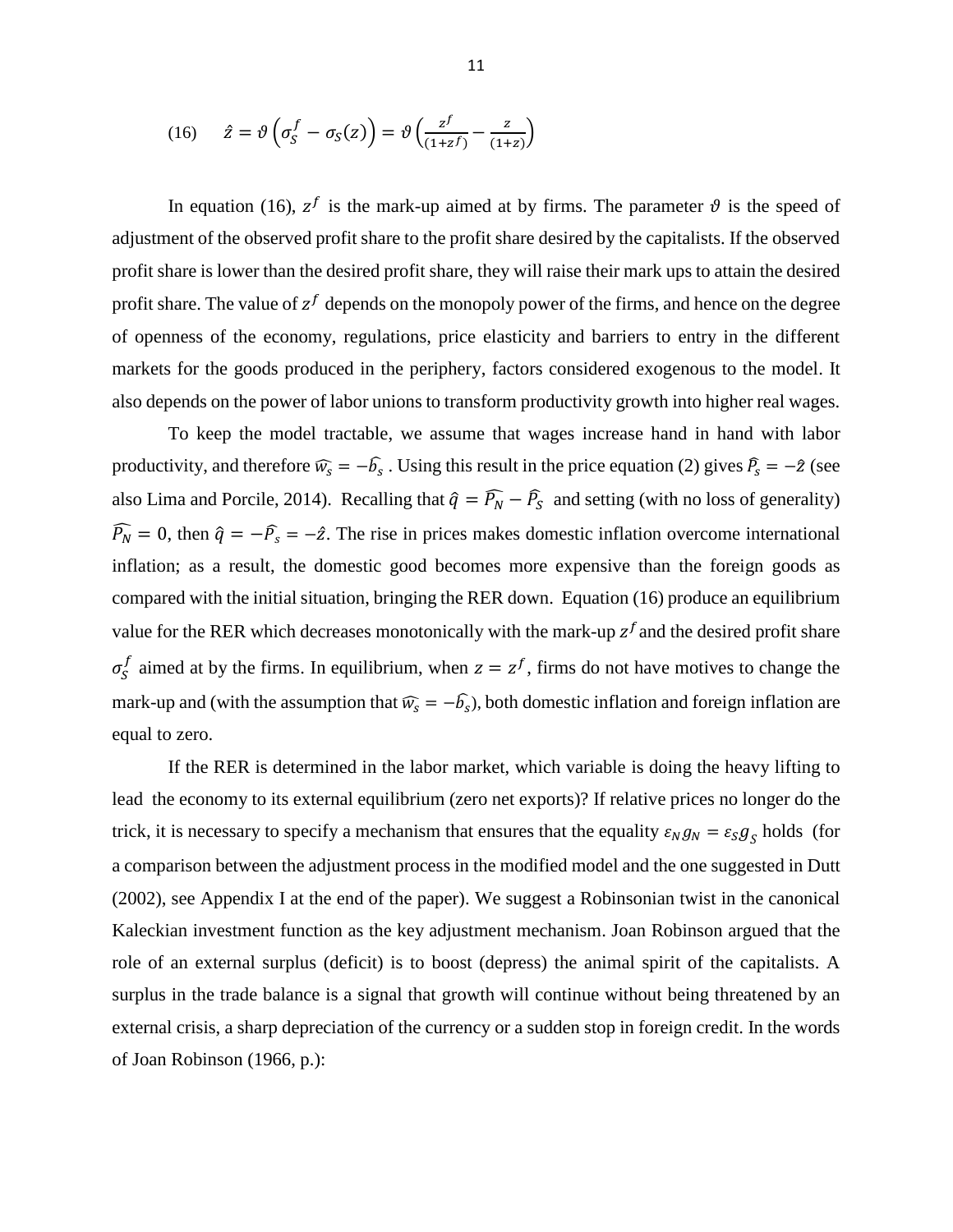"*the most important benefit of a surplus on income account, which affects the whole economy, is that, provided that there are energetic enterprises and thrifty capitalist to take advantage of it, it permits home investments to go full steam while a deficit country is nervously pulling on the brake for fear of excessive imports*".

To formalize this idea, we make the animal spirit (represented by  $\gamma_0$ , the "autonomous"<sup>4</sup> component of the investment function) a monotonically increasing function of the trade balance. The animal spirit diminishes with a trade deficit and is stirred by a trade surplus. Formally, this means that the animal spirit increases when the rate of economic growth with external equilibrium, given by equation (9), exceeds the effective rate of growth given by equation (12):

(17) 
$$
\widehat{\gamma}_{0} = \varphi \left( \underbrace{\left( \frac{\varepsilon_{N}(q,G)}{\varepsilon_{S}} \right) g_{N} + \frac{(\mu_{N} + \mu_{S} - 1)}{\varepsilon_{S}} \vartheta \left( \sigma_{S}(z) - \sigma_{S}^{f} \right)}_{g_{S}^{*}} - \frac{\gamma_{0} - \gamma_{1} \left( \frac{\gamma_{0} + \gamma_{2}(\sigma_{S}(z))}{(\sigma_{S}(z)) - \gamma_{1}} \right) - \gamma_{2}(\sigma_{S}(z))}{g_{S}} \right)
$$

The differential equations (16) and (17) form a dynamic system with state variables  $\gamma_0$  and (the real exchange rate and the animal spirit are the two state variables).

(18) 
$$
J = \begin{vmatrix} \frac{\partial \hat{z}}{\partial \hat{r}} & \frac{\partial \hat{z}}{\partial \hat{r}} \\ \frac{\partial \hat{r}}{\partial \hat{r}} & \frac{\partial \hat{r}}{\partial \hat{r}} \end{vmatrix} = \begin{vmatrix} - & 0 \\ 2 & - \end{vmatrix}
$$

 $\overline{\phantom{a}}$ 

The trace of the Jacobian is negative and the determinant positive. Hence the system is unambiguously stable, even though the sign of  $\partial \hat{\gamma_0}/\partial z$  is not well defined. Taking the derivative of equation  $(17)$  with respect to z gives:

<sup>4</sup> The term "autonomous" makes reference to the fact that this component of the investment function does not respond directly to changes in income levels. However, it is no longer an exogenous parameter but a a function of the trade balance in equation (17).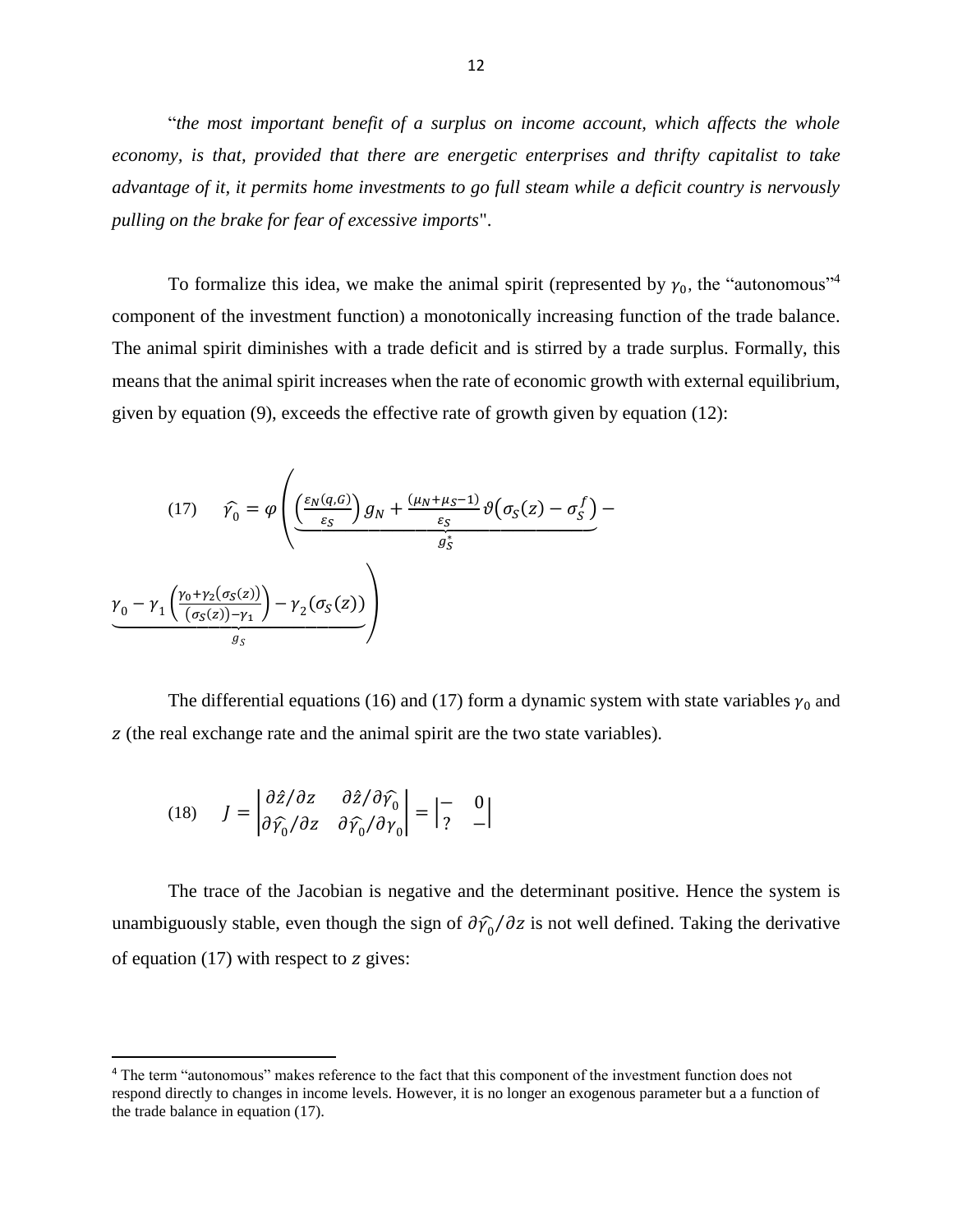(19) 
$$
\frac{\partial \widehat{y}_0}{\partial z} = \varphi \left( \left( \frac{g_N}{\varepsilon_S} \right) \frac{\partial \varepsilon_N}{\partial q} \frac{\partial q}{\partial z} + \frac{(\mu_N + \mu_S - 1)}{\varepsilon_S} \vartheta \left( \frac{\partial \sigma_S}{\partial z} \right) - \gamma_1 \left( \frac{\left( \frac{\partial \sigma_S}{\partial z} \right) [\gamma_2 \sigma_S(z) - \gamma_2 \gamma_1 - (\gamma_0 + \gamma_2 \sigma_S(z))]}{(\sigma_S(z) - \gamma_1)^2} \right) - \gamma_2 \left( \frac{\partial \sigma_S}{\partial z} \right) \right)
$$

The first term on the right-hand-side of equation  $(19)$  is negative because a rise in  $z$  reduces the real exchange rate and this curbs diversification and the income elasticity of exports of the periphery; the second term is positive because a rise in z reduces the distance between the desired and the effective profit share, and hence the rate of growth of the mark-up and the inflation rate (assuming an initial condition  $z^f > z$ ); the third and fourth terms combined  $(\partial g^s / \partial z)$  will be negative if the economy is profit-led, and positive if the economy is wage-led.

#### 5. Comparative dynamics: the impact of changes in competitiveness and global growth

#### *The profit-led economy*

We first address *the medium run*, when the technology gap is given (technology changes occur at a slower pace than investment decisions and change in prices). Assume initially that the economy is profit-led. Assume, in addition, that the price elasticities of exports and imports are not very high, i.e.  $(\mu_N + \mu_S - 1) \approx 0$ , and hence we can neglect the second term on the righthand-side of equation (20). If the economy is profit-led, then the derivative (19) will be unambiguously negative and the isocline  $\widehat{\gamma_0} = 0$  downward sloping. This means that lower levels of autonomous expenditure are required to keep zero net exports when the mark-up is high (and competitiveness is low). Figure 1 shows the phase diagram and the equilibrium values of the markup ( $z^f$ ) and of "autonomous" investment ( $\gamma_0^e$ ).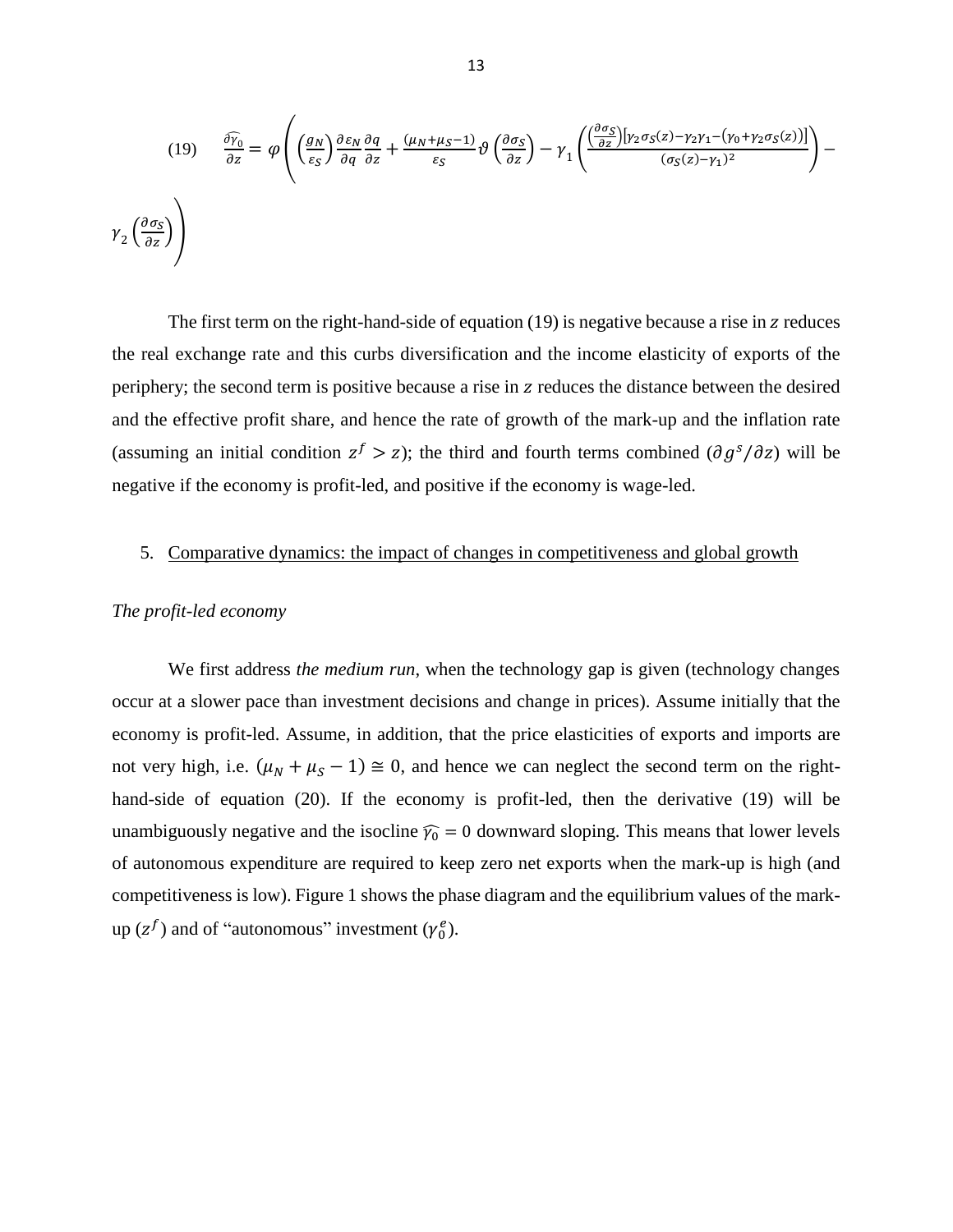



The dynamics represented in figure 1 offers several interesting insights. Assume that the monopoly power of firms in the periphery falls, which makes the capitalists accept a lower profit share as a target (moving the  $\hat{z} = 0$  isocline to the left, from say the vertical line  $z_1^f$  to  $z_2^f$ ). This move may arise out of a process of opening the economy to trade or adopting regulations that enhance competition in the domestic market or allow unions to capture a higher share of total income for given prices, curbing the market power of the capitalists. Since by assumption the economy is profit-led, a fall in the desired mark-up reduces the effective rate of growth  $g_s$ . However, at the same time, the real exchange rate increases, giving a boost to international competitiveness and hence reshaping the pattern of specialization. Some firms that were unable to compete with foreign firms with the old RER become competitive with the new one. The diversification of exports follows as firms of the periphery enter new external markets. As a result, expectations over future growth become more optimistic, the animal spirit is reinvigorated and so is investment in the periphery ( $\gamma_0$  goes up in the new equilibrium). The income elasticity of exports will be higher than it was before the fall in the monopoly power of the periphery firm (higher  $g_s^*$ ).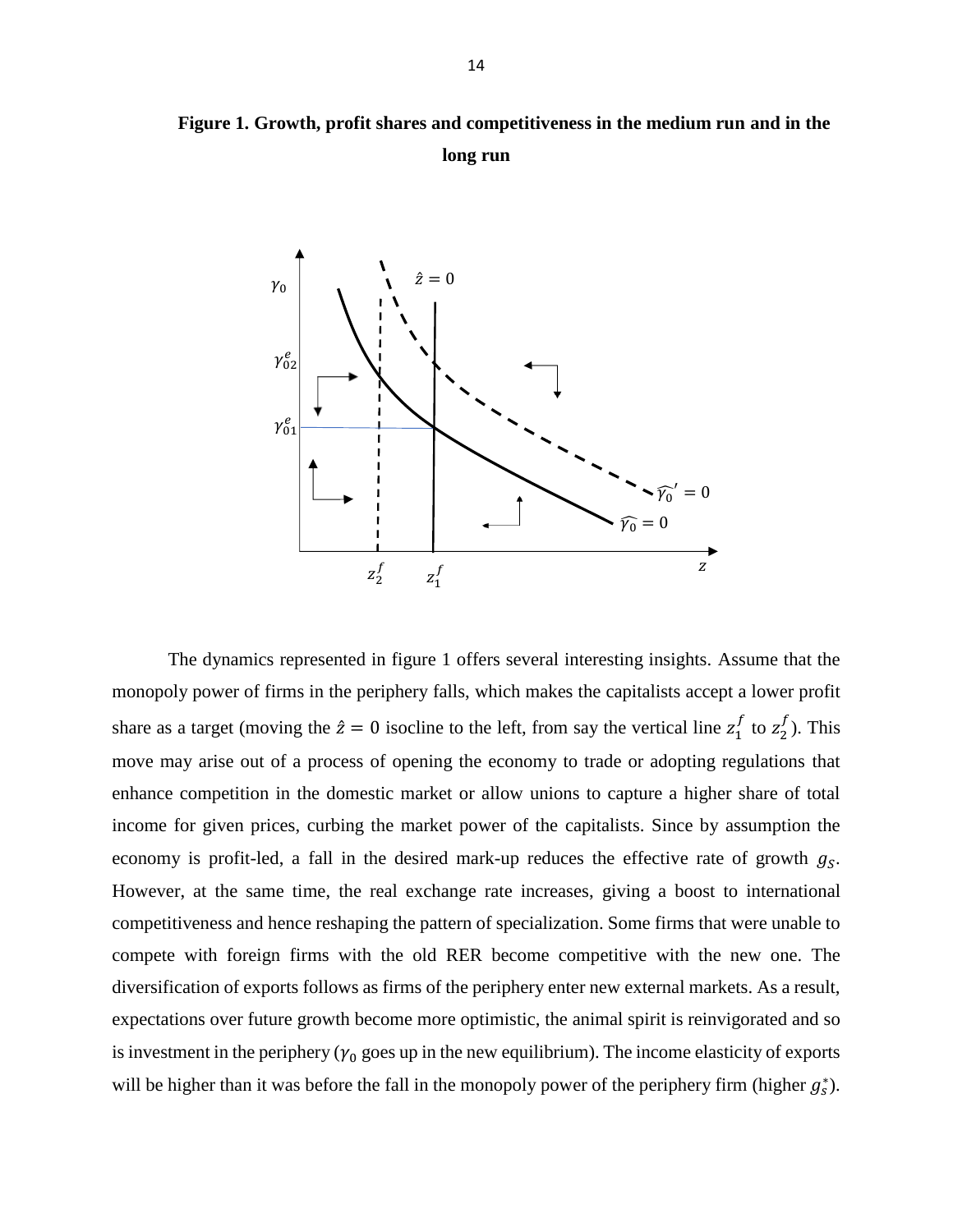In other words: the effective rate of growth reacts and converge to the new BOPconstrained rate of growth. The short-run decline in growth turns into a higher medium-run equilibrium rate of growth as a result of the easing of the external constraint. At the same time, income distribution improved (the wage share increased because z falls). The short-run depression in the incentives to invest associated with a fall in the profit share is more than compensated by the subsequent rise in investment made possibly by more optimistic expectations regarding future economic growth. This story is compatible with Blecker's observation that an economy may behave as being profit-led in the short run and wage-led in the long run (Blecker,  $2016$ )<sup>5</sup>. The key for understanding why the increase in the profit share compromises growth in the long run is its negative impact on the RER and on the Balance-of-Payments-constrained rate of growth.

The RER does not depend exclusively on the profit share. If wages lag behind productivity growth in the periphery, it is possible to have a rise in the profit share in the short run which does not reduce competitiveness in the medium run. In this case a worsening of income distribution may be compatible with both a positive short-run impact on economic growth (in a profit-led economy) and a medium-run rise in the equilibrium growth rate. Such a rise stems from export diversification based on the reduction of unitary wage costs for a given desired mark-up. This case will not be addressed in this paper.

So far we have assumed that the technology gap is given. But in the *long run* the technology gap may change as a result of domestic efforts at technical change and the international diffusion of technology (see Appendix 2). What happens if the periphery—for instance, by mans of a new industrial and technological policy that reinforces what has been called the "absorptive capabilities of the country, Narula (2002)—reduces the technology gap? The income elasticity of exports increases for any given value of  $z^f$  and the RER. The isocline  $\hat{\gamma}_0 = 0$  shifts to the right, to  $\hat{\gamma}_0' =$ 0. The result is a higher rate of growth with the same income distribution, as autonomous expenditures increases from  $\gamma_{01}^e$  to  $\gamma_{02}^e$  in equilibrium. This represents the concept of "authentic competitiveness" set forth by Fernando Fajnzylber (1990), which is competitiveness based on technological learning and structural change, not in the depression of real wages. This is an

l

<sup>&</sup>lt;sup>5</sup> In the case of the RER, Blecker observes that lower wages may provide just a temporary advantages as compared to technological learning, which reshapes comparative advantages in the long run. We acknowledge this temporal dimension by assuming that the effect of a fall in z works in the medium run, while in the long run the driving force of convergence is technological catching up. More on this below.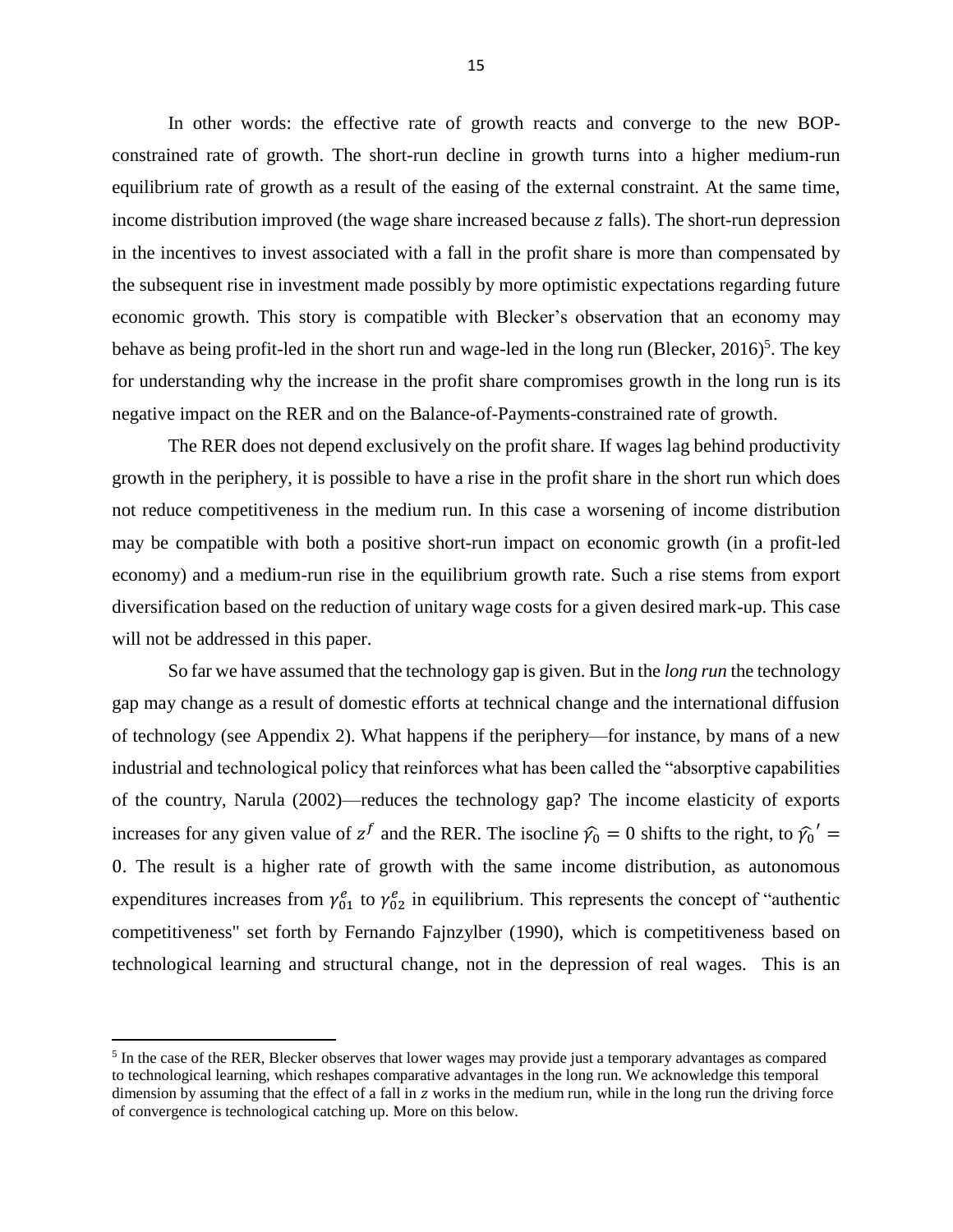enduring source of growth as increasing returns that reproduce technological asymmetries in the absence of industrial policy.

An effect similar to that of a fall in the technology gap comes out of a rise in the global demand for periphery goods—such as that represented by the rise of China in the past three decades—, although these positive effects are usually confined to certain periods or cycles in commodity prices (the "commodity lottery"). The shift in global patterns of demand in favor of the periphery, brought about by the Chinese new enhanced role in the international system, raises the equilibrium rate of growth of the periphery for a given degree of export diversification and for a given RER, by easing the external constraint on growth (Pérez Caldentey and Vernengo, 2015; Moreno-Brid and Garry, 2016; ECLAC, 2018). This result may be less straightforward, however, than the reduction of the technology gap by faster technical change in the periphery. If the increase in global demand enhances the monopoly power of the exporting firms in the periphery ( $z<sup>f</sup>$  increases and q goes down in equilibrium), then the degree of diversification may actually fall and—at least partially—hinder the expansionary stimulus provided by the international markets. Such stimulus will be limited by the loss of international competitiveness in sectors which are not the main beneficiaries of the export boom (as in the Dutch Disease phenomena). Higher growth in global demand, if associated with enhanced power for highly concentrated exporters, may come hand in hand with a higher  $z^f$  and lower diversification.

#### *The wage-led economy*

Two different scenarios arise in a wage-led economy (in which  $(\partial(g_s)/\partial z) < 0$ ). If the positive effect of a fall in the profit share on domestic demand is lower than its positive effect on export growth, then Figure 1 still adequately represents the adjustment process. The reason is that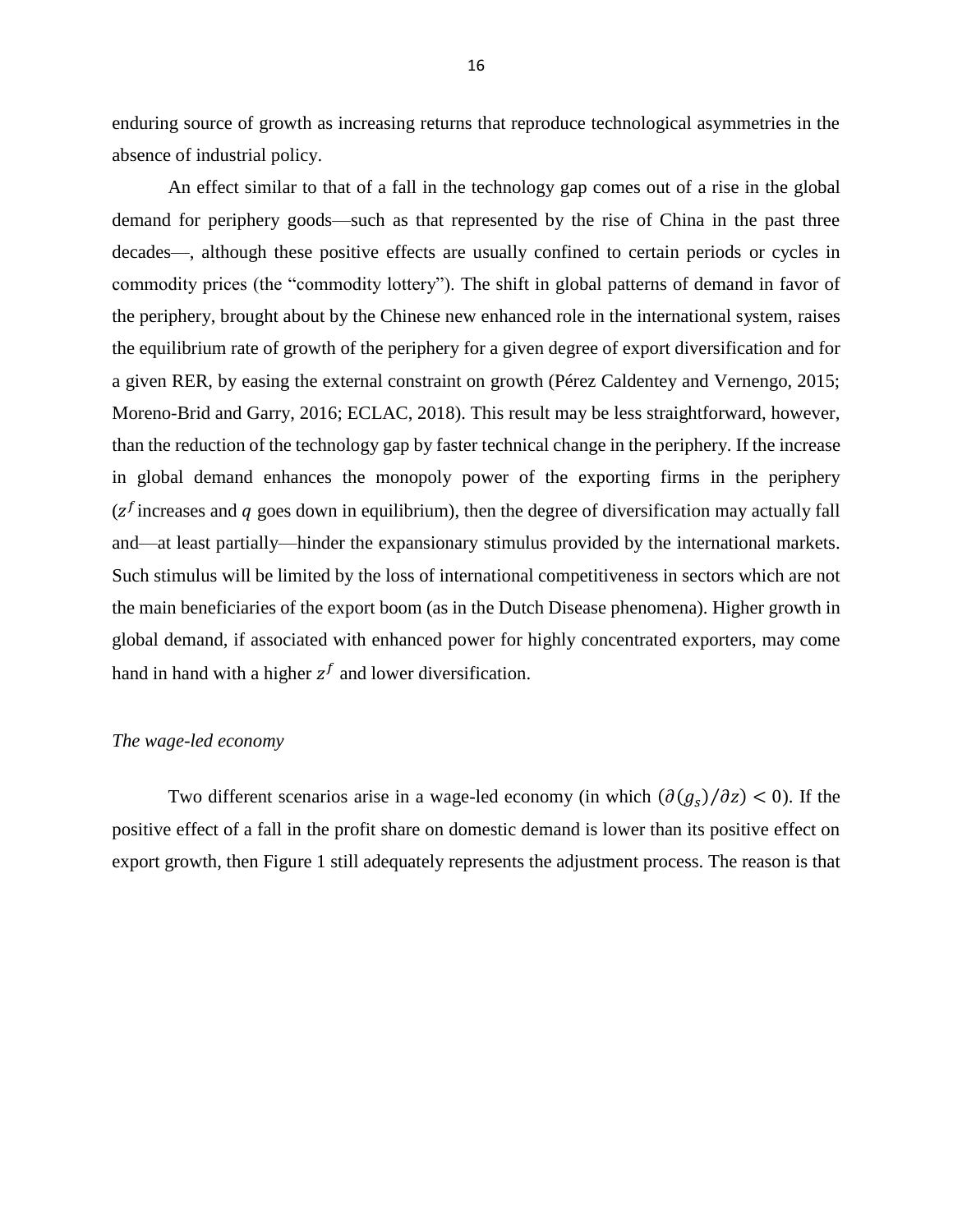a high level of investment will be required to keep the external sector in equilibrium when competitiveness is high (low  $z^f$ ), and hence the  $\hat{\gamma}_0 = 0$  isocline continues to be downward sloping.

### **Figure 2. Growth, profit shares and competitiveness in the medium run: wage-led in the short run and in the long run**



A different scenario emerges when the response of domestic demand to a fall in the profit share is strong enough to overcome the positive increase in competitiveness produced by a lower  $z<sup>f</sup>$ . This is the scenario represented in figure 2. A fall in  $z<sup>f</sup>$  increases exports, but it has such a strong effect on domestic consumption, that a deficit in the trade balance emerges. Now the  $\hat{\gamma}_0$  = 0 isocline has a positive slope. If  $z^f$  falls,  $\gamma_0$  must fall too to make more room to the expansion of consumption in total aggregate demand. Such an expansion of workers' consumption is made possible by the increase in competitiveness (and higher  $g_S^e$ ) associated with a lower monopoly power and a higher RER.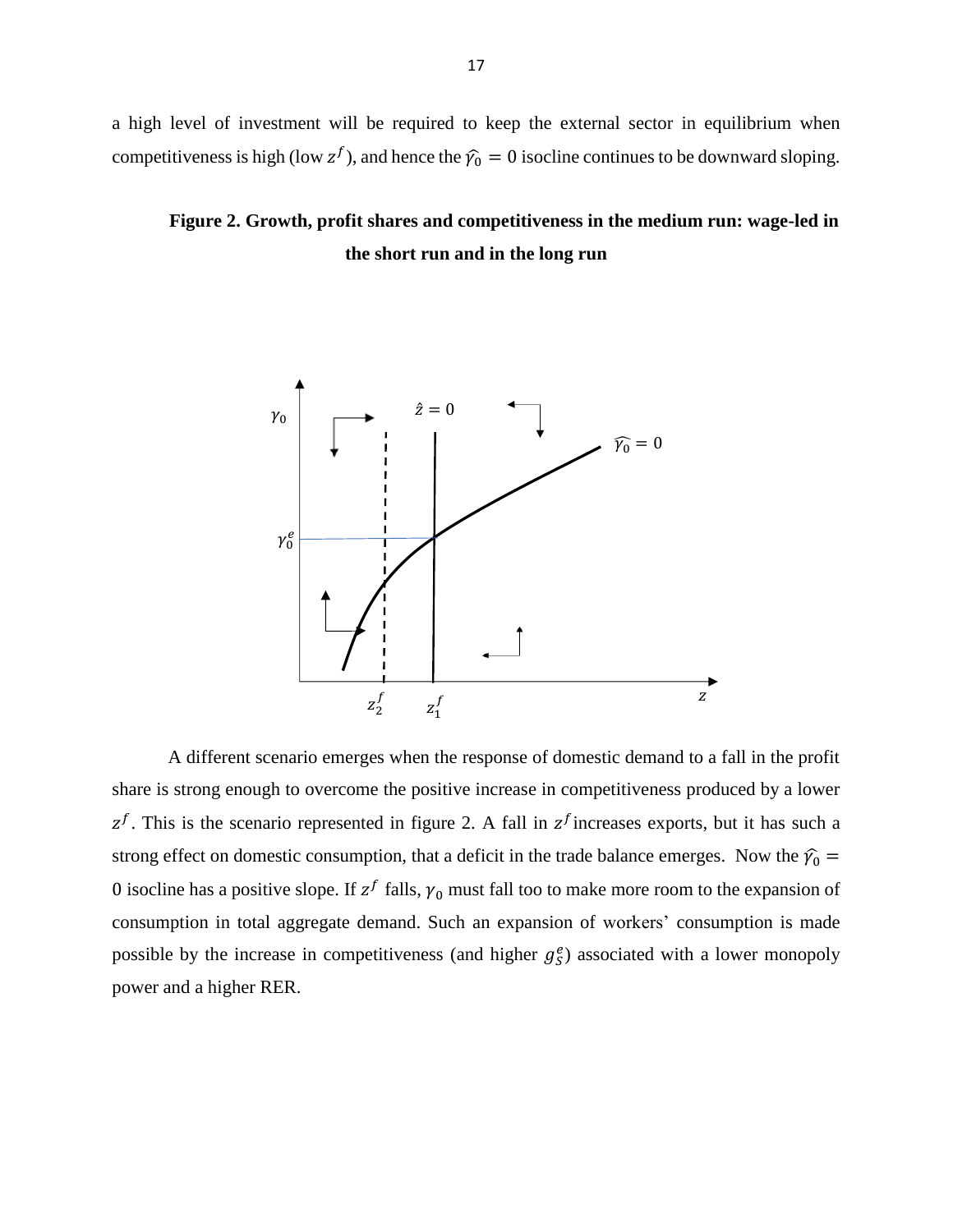#### Concluding remarks

This paper presented a formal version of New Structuralism by including in a BOPconstrained growth model (built in the spirit of the old Structuralism and Thirlwall's Law) three specific assumptions about the process of adjustment between the effective rate of growth and the equilibrium rate of growth. First, changes in expectations about future growth bring about changes in investment decisions, reducing or increasing aggregate demand as a response to a deficit or a surplus in the trade balance. Second, the real exchange rate is defined by wage bargaining and the degree of monopoly in the labor and goods markets under imperfect competition. Third, the RER and relative technological capabilities in center and periphery impact on the degree of diversification and the pattern of specialization, thereby shaping the ratio between the income elasticity of exports and imports.

The model gives support to some of the core policy recommendations associated with the New Structuralist approach to economic development. On the one hand, a policy for building technological capabilities and transforming the pattern of specialization is crucial for long-run growth. Otherwise, the efforts for boosting aggregate demand by means of traditional macroeconomic tools (for instance, an expansive fiscal policy) will be frustrated by the emergence of external disequilibria and an unsustainable debt. On the other hand, a competitive and stable RER is a necessary complement to policies for structural change. An industrial policy coexisting with a highly appreciated domestic currency would be totally ineffectual: all its positive effects on learning and productivity growth would be neutralized by the loss of competitiveness stemming from a low RER.

Rodrik (2008) has argued that in countries with poor institutional capabilities, a high and stable RER can work as a second-best option for industrial policy. However, using the RER as the single instrument to promote competitiveness has strong deficiencies. A high RER implies a lower real wage and therefore carries negative distributive implications (spurious competitiveness). In addition, technological learning shows high degrees of inertia, lock in and hysteresis phenomena There are slow-learning traps that cannot be overcome by market forces alone. Industrial and technological policies should invest and encourage an institutional setting conducive to the interaction of public and private agencies (some profit-oriented, others working under different, non-market rules, as universities or research centers) engaged in innovation and the diffusion of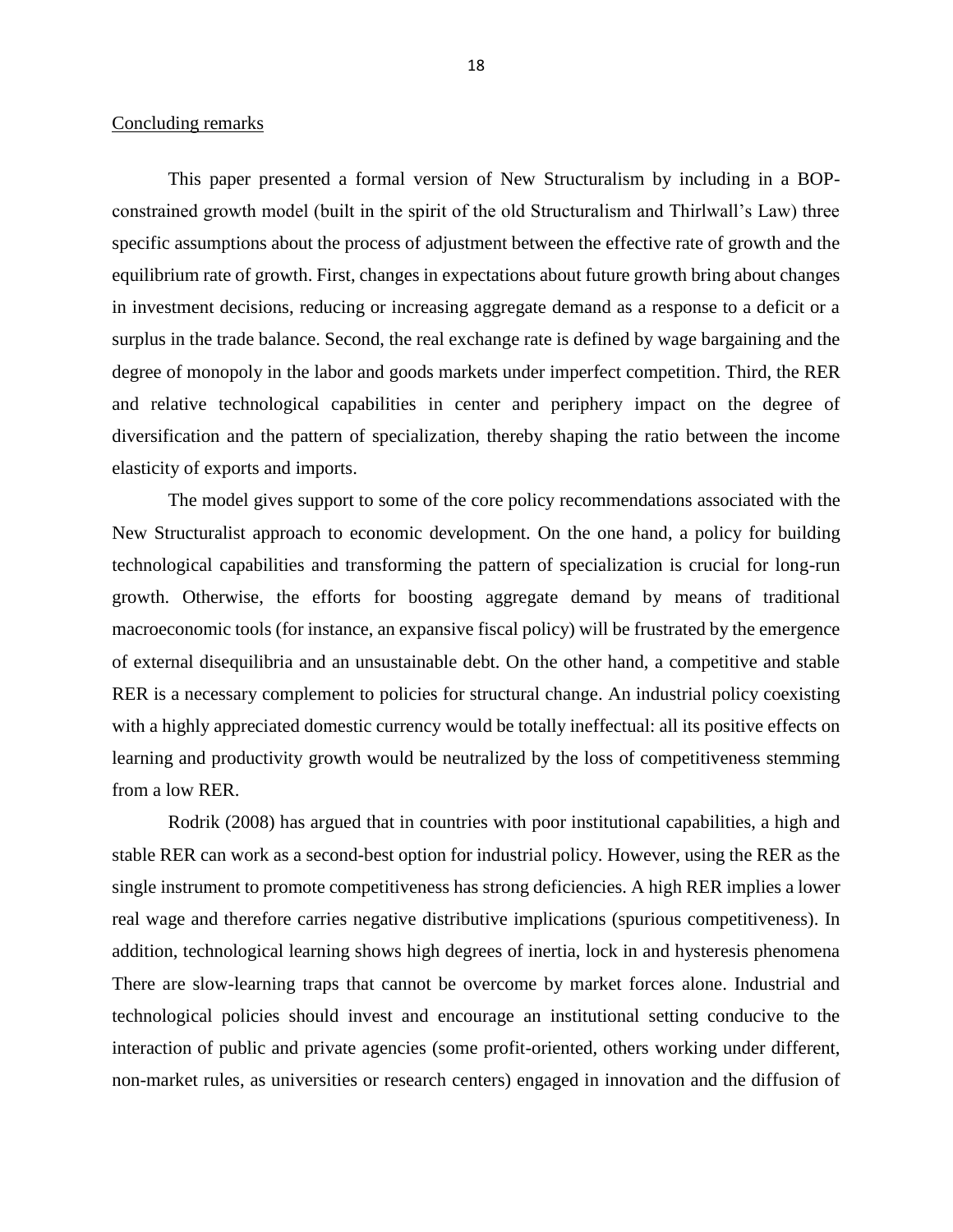technology. A macroeconomic policy concerned with competitiveness is a necessary complement to, but not a substitute for this institutional setting.

#### **Appendix I**

It is interesting to contrast the determinants of investment and growth in the modified Thirlwall-Dutt model and in the original Dutt (2002) model. The critical theoretical question raised by equation (15) is which variables are responsible for leading the economy to its medium-run equilibrium. Dutt (2002) makes the investment rate in the periphery a positive function of the terms of trade, and hence a negative function of the RER. This allows this author to rewrite equation (15) by including  $q$  in the argument of the investment function as follows:

(20) 
$$
\hat{q} = [1/(\mu_S + \mu_N - 1)](\varepsilon_S g_S(q) - \varepsilon_N g_N), \text{ with } (\partial g_S / \partial q) < 0
$$

The equilibrium solution is stable. The dynamics is driven by changes in the terms of trade, which in the model are the inverse of the RER. Assume that initially the RER is below equilibrium and  $g_S$  above the equilibrium rate of growth, and hence  $\varepsilon_N g_N < \varepsilon_S g_S(q)$ . The periphery is experiencing a trade deficit. RER will be increasing ( $\hat{q} > 0$ ) and  $g_s$  will be falling along with the terms of trade to balance the external sector.

In the modified model we suggested in the article, the forces at work are different. Assume for simplicity that the RER is always in equilibrium (i.e., capitalists almost instantaneously set  $z =$  $z^{f}$ ). The dynamics of the modified Thirlwall-Dutt model boils down to:

$$
(21) \qquad \widehat{\gamma_0} = \varphi \{ \varepsilon_{N(q,G)} g_N - \varepsilon_S [g_S(\gamma_0)] \}
$$

Changes in growth relies entirely on changes in the animal spirit. Nevertheless, the RER does play a role in the adjustment process: the higher the RER in equilibrium (the lower  $z<sup>f</sup>$ ), the more diversified the economy, and the higher the rate of investment in equilibrium.

Using equation (21) (or the dynamic system in the state variables  $\gamma_0$  and z presented above) instead of equation 20 has some advantages. First, the empirical evidence we reviewed in section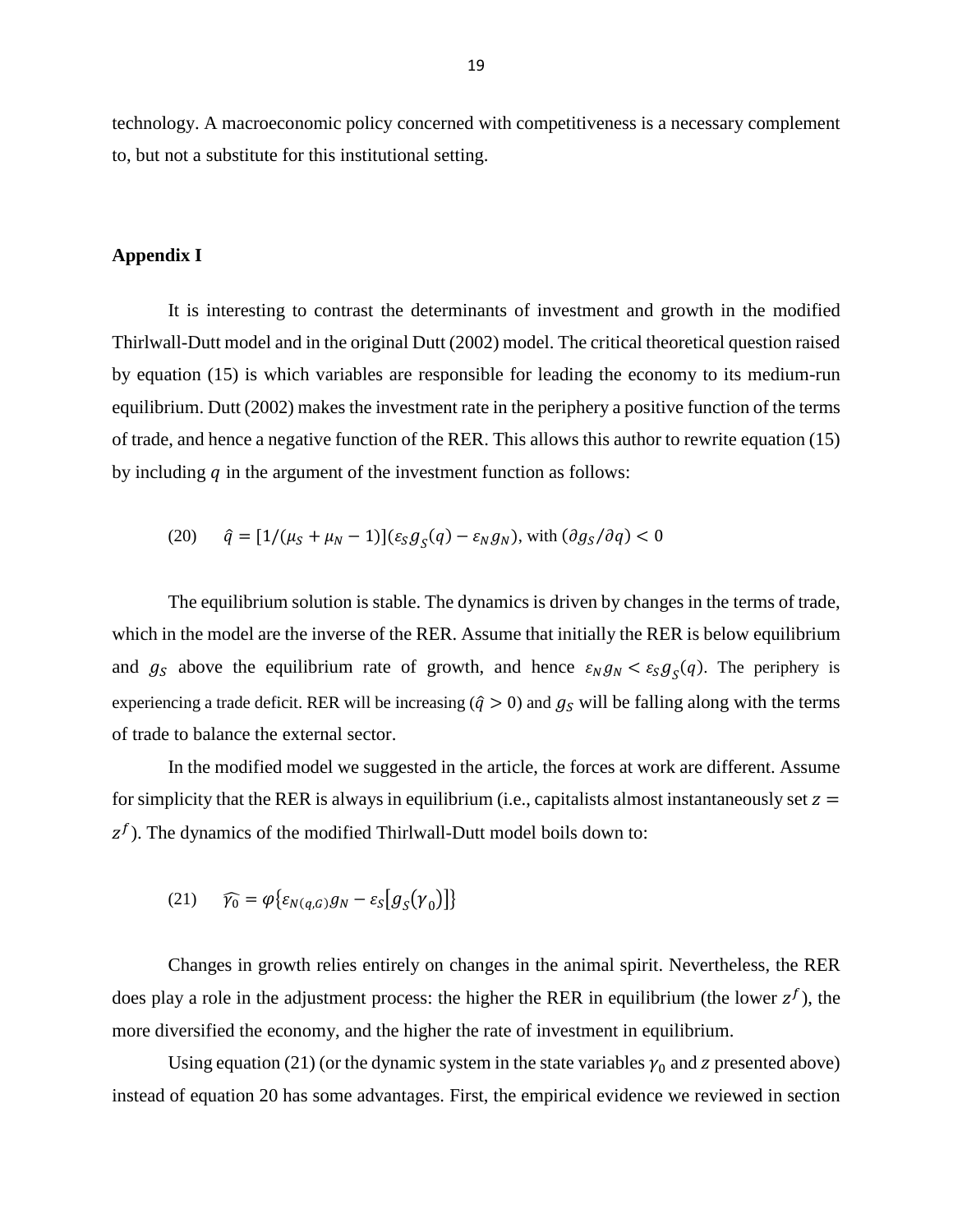2 suggests that a higher RER in the long run tends to be related to a higher rate of economic growth and more rapid structural change. In equation (20), a lower RER boosts growth, while in equation (21) it has the opposite effect. Second, the idea that the adjustment takes place by changes in aggregate demand rather by changes in prices is one of the key tenets of Thirlwall's Law—and of the Structuralist tradition for that matter (Pérez Caldentey, 2015). Last but not least, in many periphery countries the RER is the focal point of the bargaining process between workers and capitalists (Frenkel and Rapetti, 2011). A rise in the real exchange rate have impacts on real wages and income distribution and triggers the distributive conflict. This implies that the RER does not respond exclusively to what is going on in the external sector as in Dutt (2002), but is part and parcel of the bargaining process in the labor market and in the goods market (through mark-up pricing). Equation (20) cannot be easily reconciled with the Kaleckian model of inflation based on the distributive conflict.

#### **Appendix 2: The long run and the technology gap**

In the long run relative technological capabilities evolve as a result of different rates of innovation in the center and diffusion of technology in the international economy. The technology gap will vary up to the point in which the rate of innovation in the center equals the rate of diffusion of technology to the periphery (implying a stable technology gap).

To analyze the evolution of the technology gap  $(G = T^C/T^P)$  it is necessary firstly to define the forces that drive  $T^c$  (technological capabilities in the center) and  $T^P$  (technological capabilities in the periphery). The growth rate of the stock of knowledge in the North is exogenous,  $\hat{T}^c = r$ . The growth rate of the stock of knowledge in the South  $(\hat{T}^P)$  depends on two factors: (i) potential knowledge spillovers from the center; (ii) investments in the South to transform this potential into effective capabilities (Verspagen, 1993). Potential spillovers (factor i) from the center increase with the technology gap *G*: the higher is *G*, the higher the opportunity for the periphery to learn from / imitate / improve on innovations that already exist in the center. *G* represents a stock of knowledge the periphery could tap into if it makes the necessary investments (factor ii). These investments strengthen the National System of Innovation, namely the set of institutions, firms and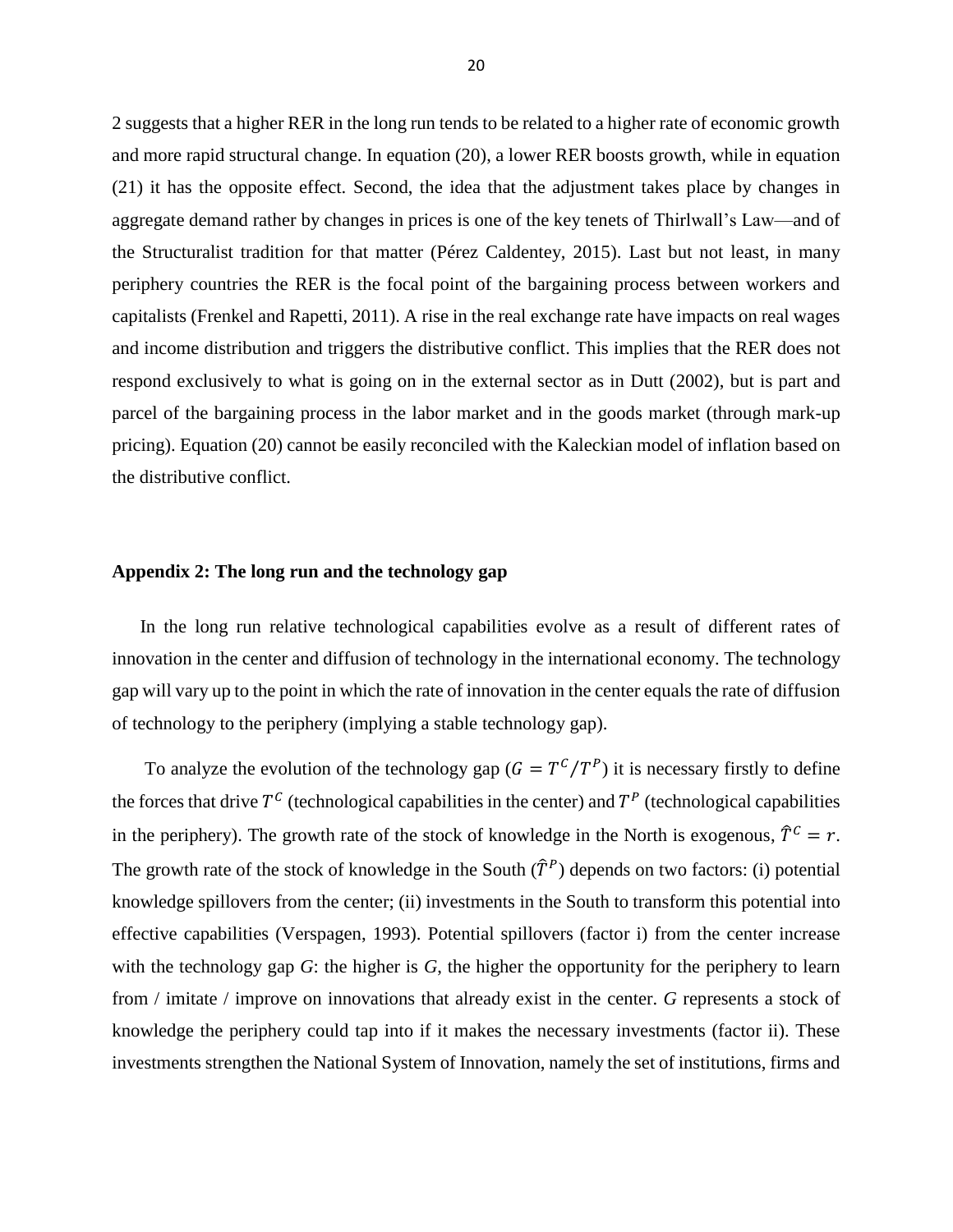agencies that encourage innovations and enhance the diffusion of foreign technology in the laggard economy (Narula, 2002; Fagerberg et al, 2009).

The relationship between technological spillovers and the technology gap is nonlinearas, suggested by Verspagen (1993). If  $G$  is low, an increase in the technology gap increases international technological spillovers from center to periphery; after some critical value of  $G$ , however, technological spillovers slow down because the gap becomes too large, making it more difficult for the laggard economy to absorb foreign technology. Formally:

$$
(22) \qquad \hat{T}^P = G(h - jG)
$$

.

Therefore, the rate of growth of the technology gap is given by:

(23) 
$$
\hat{G} = \hat{T}^c - \hat{T}^p = r - G(h - jG)
$$

The parameter  $r$  gives the rate of growth of innovation in the center,  $h$  reflects increasing returns to innovation in the center, while *j* represents efforts at catching up in the periphery (a very crude proxy of the NSI). There are two equilibrium values for G (which make  $\hat{G} = 0$ ), of which only  $G_0^e$  is stable (see figure 3). Maximum spillovers are obtained when  $G = h/j \rightarrow \hat{T}^P max$ .

The higher the technological efforts in the periphery, the lower the technology gap in equilibrium. Figure 3 shows the effect of a rise in  $j$  due to the strengthening of the technological policy in the periphery, from  $j_0$  to  $j_1$ . In equilibrium the technology gap falls from  $G_0^e$  to  $G_1^e$ .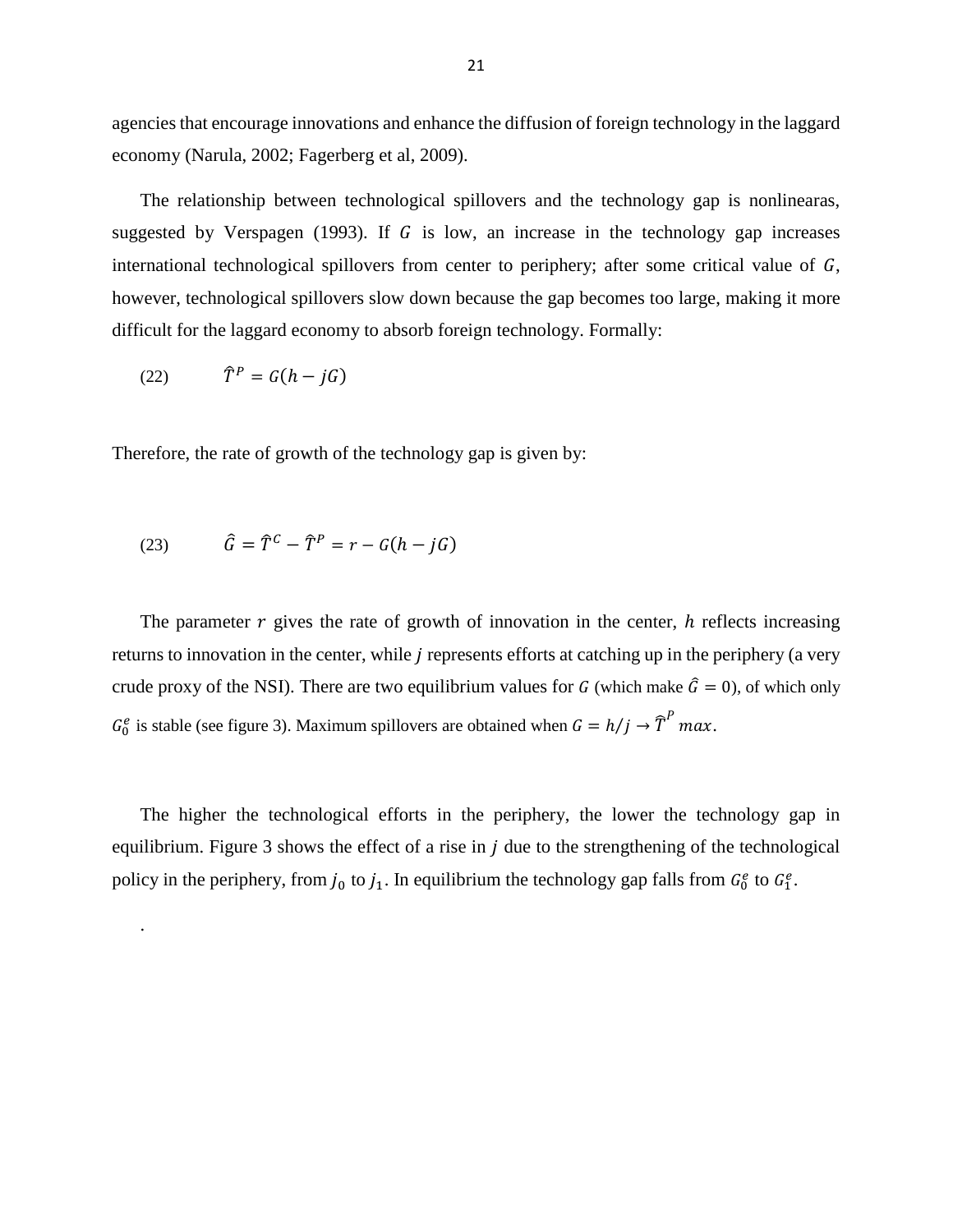

**Figure 3: Strengthening the NSI in the periphery**

The take away from this simple model of catching up / falling behind in technology is:

- a) Foreign technology can be used to build up indigenous capabilities, but this becomes more difficult when the technology gap is too large (and impossible if the initial value of the technology gap is so high that it will increase without bounds);
- b) The NSI (captured by  $j$ ) enhances learning and diffusion of foreign technology across all periphery firms, reducing the technology gap;
- c) The lower the technology gap, the higher the degree of export diversification and the higher the Balance-of-Payments-constrained rate of growth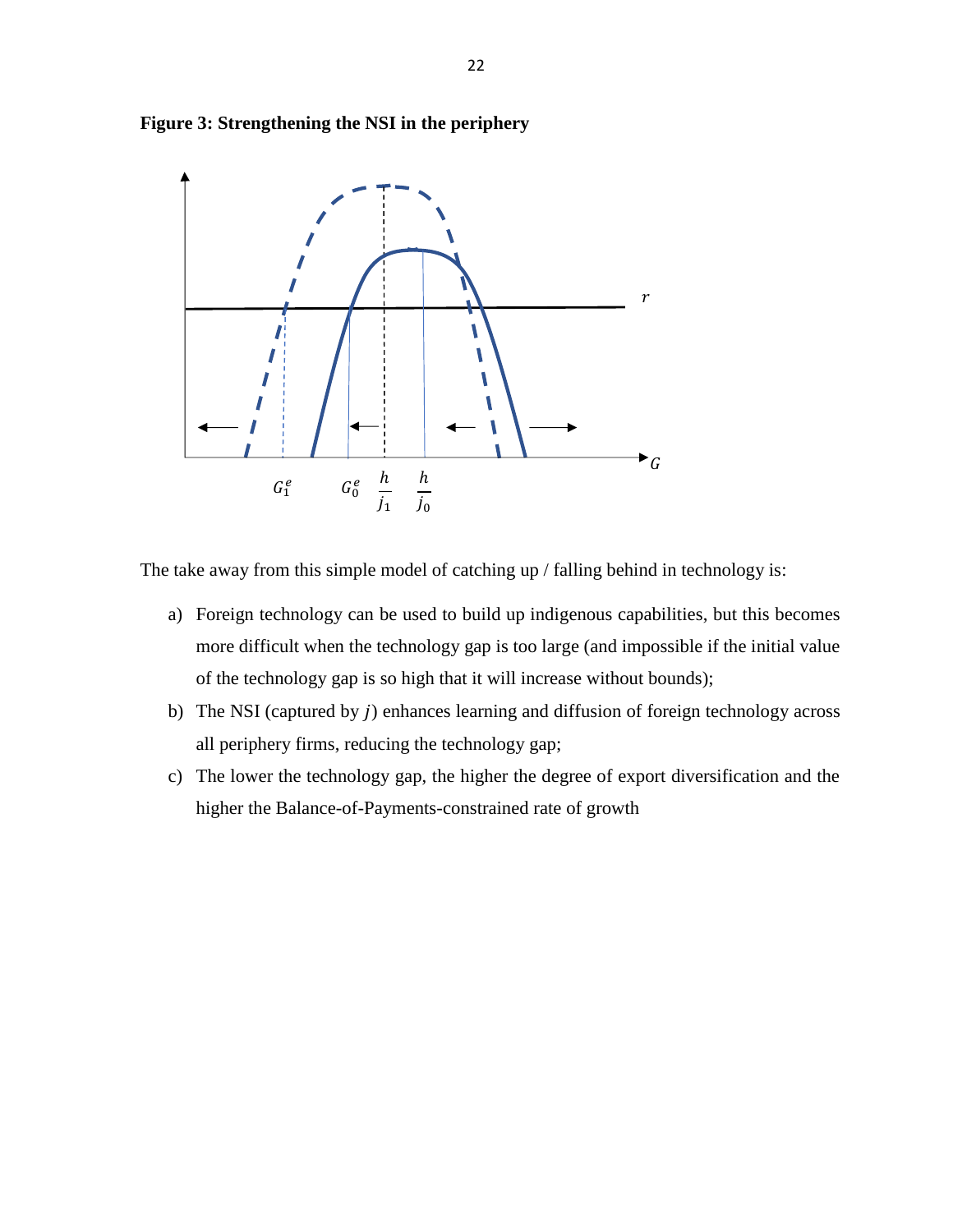#### **References**

Agosin, M. R., Alvarez, R., and Bravo‐Ortega, C. (2012), 'Determinants of export diversification around the world: 1962–2000', The World Economy, 35(3), 295-315.

Araujo, R. A., and Lima, G. T. (2007), 'A structural economic dynamics approach to balance-ofpayments-constrained growth', Cambridge Journal of Economics, 31(5), 755-774.

Baldwin, R., (1988), 'Hysteresis in Import Prices: The Beachhead Effect', American Economic Review, Z, 773-785.

Bhaduri, A., and Marglin, S. (1990), 'Unemployment and the real wage: the economic basis for contesting political ideologies', Cambridge journal of Economics, 14(4), 375-393.

Blecker, R. A. (2011), 'Open economy models of distribution and growth', A modern guide to Keynesian macroeconomics and economic policies, Cheltenham: Edward Elgar, pp. 215-39.

Blecker, R.A. (2016) "Wage-led versus profit-led demand regimes: the long and the short of it", Review of Keynesian Economics, 2016, vol. 4, issue 4, 373-390.

Bogliacino, F. and Pianta, M. 2016., 'The Pavitt Taxonomy, revisited: patterns of innovation in manufacturing and services', Economia Politica, 33, 153-180. Available at: <https://doi.org/10.1007/s40888-016-0035-1>

Bresser-Pereira, L. C., (2016), 'Reflecting on new developmentalism and classical developmentalism', Review of Keynesian Economics, 4(3), 331–352, available at: <https://doi.org/10.4337/roke.2016.03.07>

Bresser-Pereira, L. C., Oreiro, J. L. and Marconi, N. (2014), 'Developmental Macroeconomics', London: Routledge.

Caglayan, M., & Demir, F. (2019), 'Exchange rate movements, export sophistication and direction of trade: the development channel and North–South trade flows', Cambridge Journal of Economics, available at: [https://doi.org/10.1093/cje/bez005.](https://doi.org/10.1093/cje/bez005)

Carlin, W., & Soskice, D. (2005), 'Macroeconomics: imperfections, institutions, and policies', Oxford: OUP Catalogue.

CEPAL, N. (2018), 'Desarrollo e igualdad: el pensamiento de la CEPAL en su séptimo decenio', Textos seleccionados del período 2008-2018.

Cimoli, M. and J. Katz (2003), 'Structural Reforms, Technological Gaps and Economic Development: A Latin American Perspective', Industrial and Corporate Change, 12 (2), April, 387–411.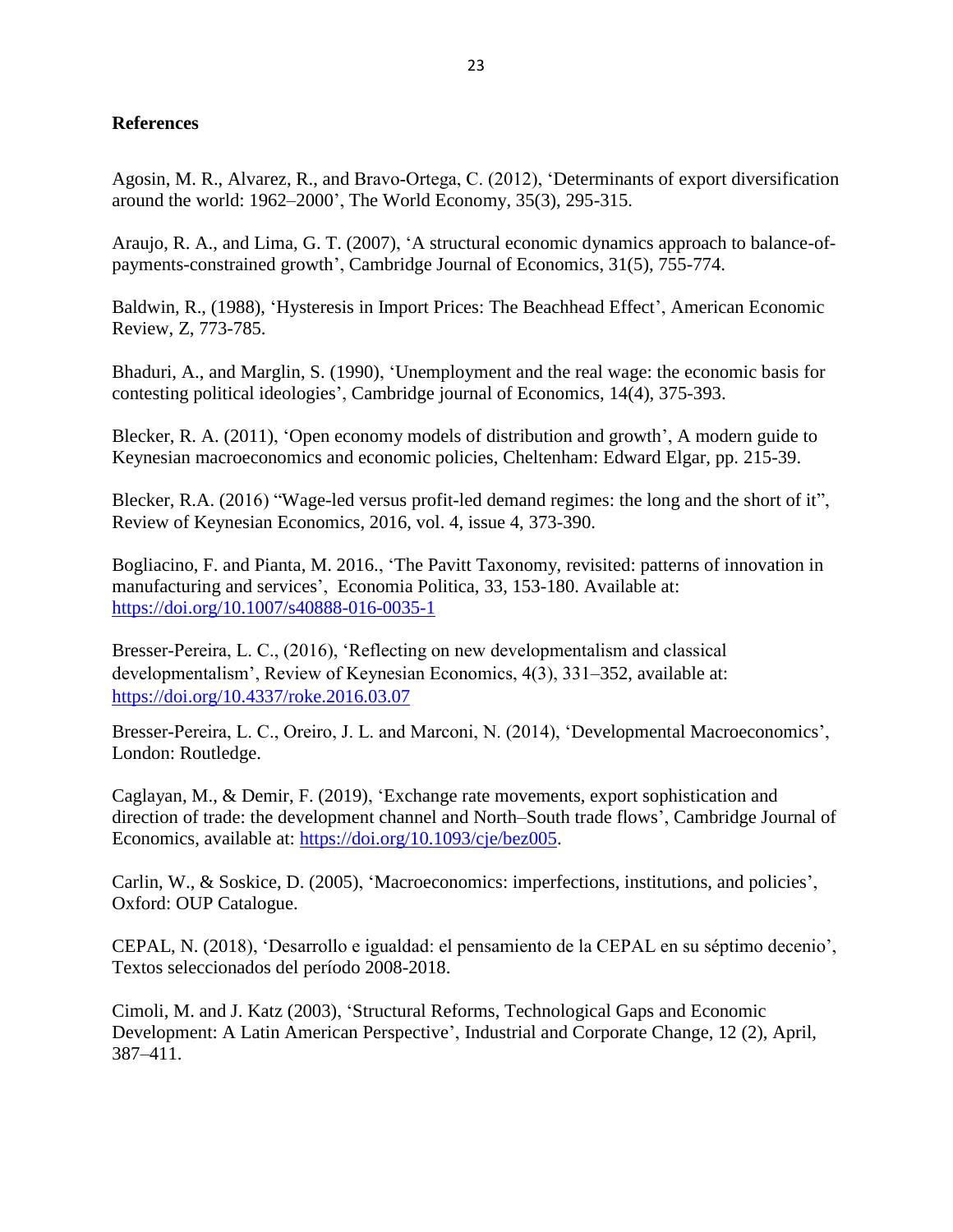Cimoli, M., Fleitas S. and Porcile, G. (2013), 'Technological intensity of the export structure and the real exchange rate', Economics of Innovation and New Technology, 22(4), 353-372, available at: DOI: 10.1080/10438599.2012.748504

Cimoli, Mario & Pereima, João Basilio & Porcile, Gabriel (2019) "A technology gap interpretation of growth paths in Asia and Latin America," Research Policy, vol. 48(1), pages 125-136.

Colacelli , M . (2010), 'Intensive and Extensive Margins of Exports and Real Exchange Rates', Barnard College, Columbia University, mimeo

Diao, X., McMillan, M., and Rodrik, D. (2017), 'The recent growth boom in developing economies: A structural change perspective', (No. w23132). National Bureau of Economic Research.

Dixon, R., and Thirlwall, A. P. (1975), 'A model of regional growth-rate differences on Kaldorian lines', Oxford Economic Papers, 27(2), 201-214.

Dutt, A. K. (2002), 'Thirlwall's law and uneven development', Journal of Post Keynesian Economics, 24(3), 367-390.

Elbadawi, I. A., Kaltani, L., & Soto, R. (2012), 'Aid, real exchange rate misalignment, and economic growth in Sub-Saharan Africa', World Development, 40(4), 681-700.

Faberberg, J. Srholec, M. and Verspagen, B. (2001), 'Innovation and Development', in Hall, B. and Rosenberg, N. (eds.): Handbook of the Economics of Innovation, Amsterdam: North Holland.

Faberberg, J. and Verspagen, B. (2002), 'Technology gap, Innovation-Diffussion and Transformation: An Evolutionary Interpretation', Research Policy, 31, 1291-1304.

Fajnzylber, Fernando (1990), 'Industrialization in Latin America: From the "black box" to the empty box', Cuadernos de la Cepal No. 60, August 1990.

Felipe, J., Abdon, A. and Bacate, M. (2012), 'Product Complexity and Economic Development', (with Arnelyn Abdon, Marife Bacate, and Utsav Kumar). Structural Change and Economic Dynamics, 23(1), 36-68.

Ffrench-Davis, R. (2012), 'Employment and real macroeconomic stability: The regressive role of financial flows in Latin America', International Labour Review, International Labour Organization, vol. 151(1-2), 21-41, 06.

Ffrench-Davis, R. and Ocampo (2001), 'The globalization of financial volatility', in R. Ffrench-Davis (ed.), Financial Crises in 'Successful' Emerging Economies, Washington, DC: Brookings Institution Press/ECLAC.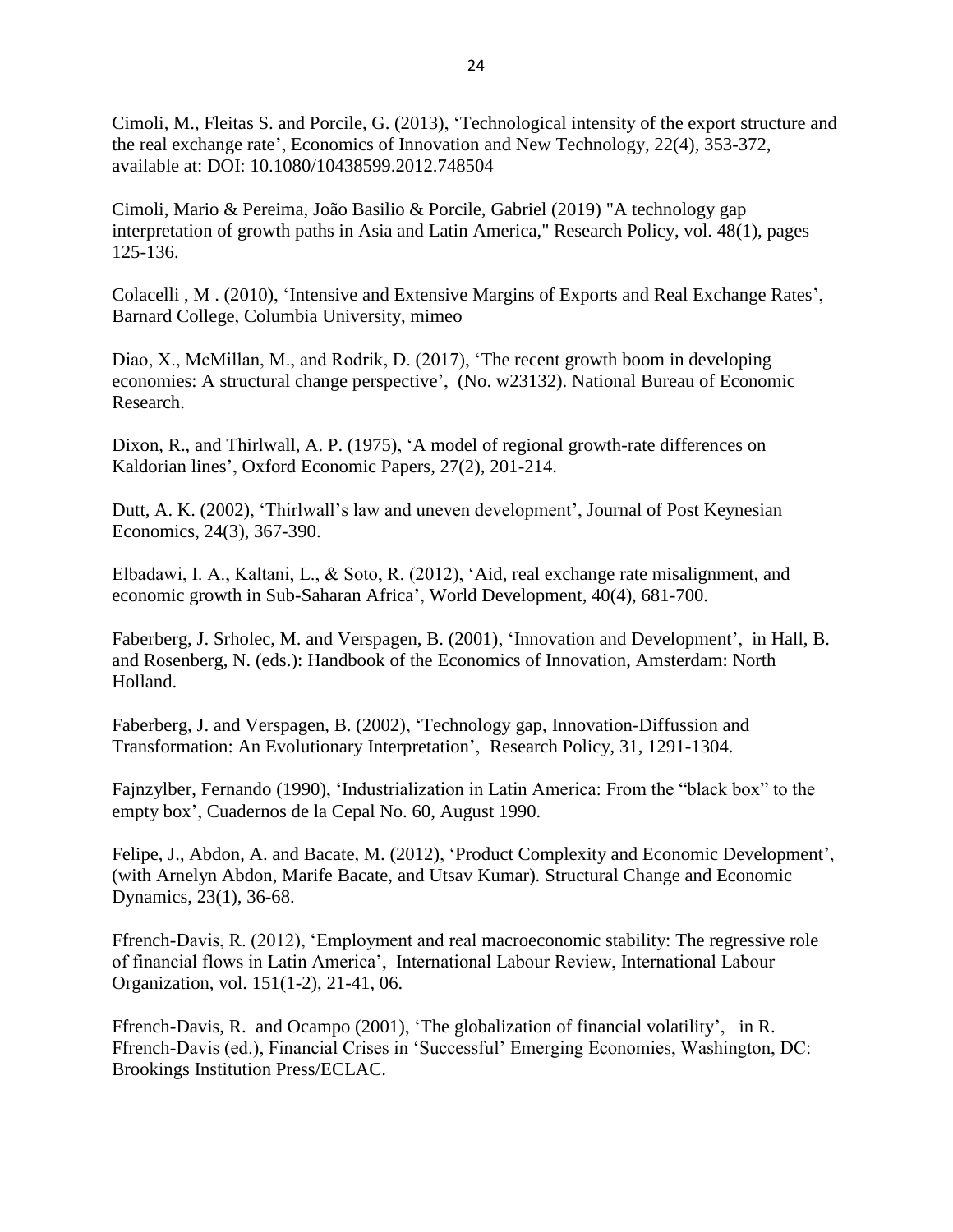Frenkel, R. and Rapetti, M. (2011), 'A Concise History of Exchange Rate Regimes in Latin America', in Ocampo, J.A. and Ros, J. (2011) The Oxford Handbook of Latin American Economics, Oxford: Oxford University Press.

Freund, C., and Pierola, M. D. (2012), 'Export Surges: The Power of a Competitive Currency', Journal of Development Economics, 97(2), 387-395.

Freund, C., and Pierola, M. D. (2008), 'Export Entrepreneurs: Evidence from Peru.', World Bank Policy Research Working Paper 5407.

Gala, P. (2008), 'Real exchange rate levels and economic development: theoretical analysis and econometric evidence', Cambridge Journal of Economics, 32(3), 273 – 288.

Gouvêa, R. R., and Lima, G. T. (2010), 'Structural change, balance-of-payments constraint, and economic growth: evidence from the multisectoral Thirlwall's law', Journal of Post Keynesian Economics, 33(1), 169-204.

Goya, D. (2014), 'The Multiple Impacts of the Exchange Rate on Export Diversification', Cambridge Working Paper in Economics, available at: <https://doi.org/10.17863/CAM.5841>

Goya, D . (2018), 'The Exchange Rate and Export Variety: A Cross-Country Analysis With Long Panel Estimators', Working Papers no. 2018-01, Escuela de Negocios y Economía, Pontificia Universidad Católica de Valparaíso

Guzmán, M., Ocampo, J.A. and Stiglitz, J. (2018), 'Real Exchange Rate Policies for Economic Development', World Development, 110: 51-62.

Libman, E., Montecino, J.A., Razmi, A., (2019), 'Sustained investment surges', Oxford Economic Papers, gpy071, available at: <https://doi.org/10.1093/oep/gpy071>

Lima, G. T., and Porcile, G. (2013), 'Economic growth and income distribution with heterogeneous preferences on the real exchange rate', Journal of Post Keynesian Economics, 35(4), 651-674.

Marconi, N., Araújo, E. C. and Oreiro, J. L. (2015), 'The exchange rate, income elasticities, and structural change: theoretical foundations and empirical evidence', paper presented at 43º Encontro Nacional de Economia da Anpec, Florianópolis, Brasil.

Mbaye, S. (2013), 'Currency undervaluation and growth: Is there a productivity channel?', International Economics, 133, 8-28.

McMillan, M. S., and Rodrik, D. (2011), 'Globalization, structural change and productivity growth', (No. w17143). National Bureau of Economic Research.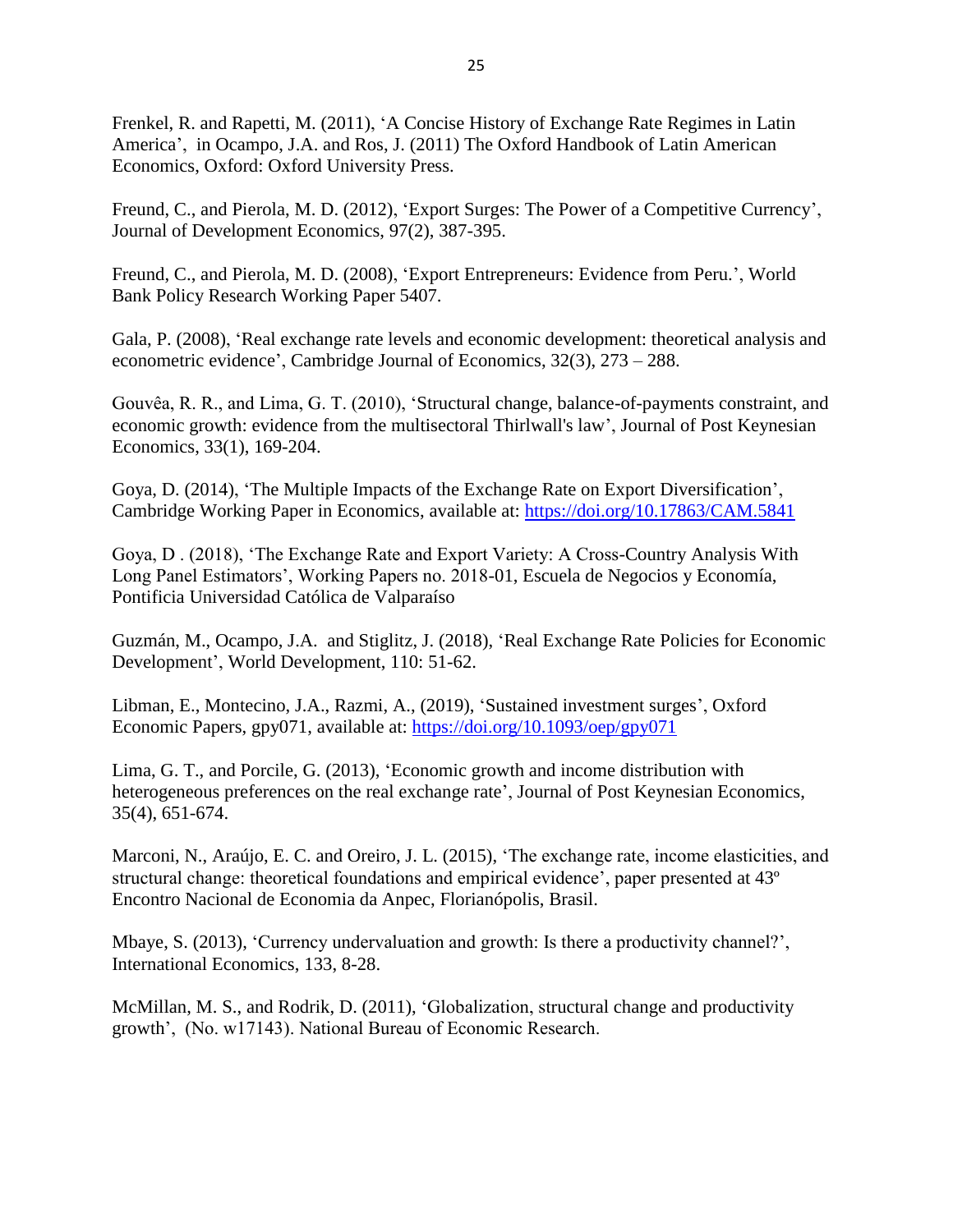Mesquita Moreira, M., Pierola, M. D., and Sánchez-Navarro, D. (2017), 'Exchange Rate Devaluation and Import Substitution in Latin America and the Caribbean', Inter-American Development Bank.

Missio, F. J., Jayme Jr, F. G., Britto, G., and Luis Oreiro, J. (2015), 'Real Exchange rate and economic growth: new empirical evidence', Metroeconomica, 66(4), 686-714.

Moreno-Brid, J. C., and Garry, S., (2016), 'Economic performance in Latin America in the 2000s: recession, recovery, and resilience?' Oxford Development Studies, vol. 44(4), 384-400.

Narula, R. (2004), 'Understanding Absorptive Capacities in an Innovation Systems Context: Consequences for Economic and Employment Growth', DRUID Working Paper n. 04-02, December.

Nassif, A., Feijó, C. and Bresser-Pereira, L.C. (2018), 'The case for reindustrialization in developing countries: toward the connection between the macroeconomic regime and industrial policy in Brazil'**,** Cambridge Journal of Economics, 42(2), 355–381, available at: [https://doi.org/10.1093/cje/bex028.](https://doi.org/10.1093/cje/bex028)

Nassif, A., Feijó, C., and Araújo, E. (2015), 'Structural change and economic development: is Brazil catching up or falling behind?', Cambridge Journal of Economics, 39(5), 1307–1332, available at:<https://doi.org/10.1093/cje/beu052>

Neto, A. S. M., and Porcile, G. (2017), 'Destabilizing austerity: Fiscal policy in a BOPdominated macrodynamics', Structural Change and Economic Dynamics, 43, 39-50.

Ocampo, J.A., Rada, C and Taylor, L. (2009), 'Growth and Policy in Developing Countries: A Structuralist Approach', Oxford: Oxford University Press.

Otani, A., Shiratsuka, S., and Shirota, T. (2003), 'The decline in the exchange rate pass-through: evidence from Japanese import prices', Institute for Monetary and Economic Studies, Bank of Japan.

Otani, A., Shiratsuka, S., and Shirota, T. (2006), 'Revisiting the decline in the exchange rate pass-through: further evidence from Japan's import prices', Monetary and Economic studies, 24(1), 61-75.

Pérez Caldentey, E. (2015), 'Una lectura crítica de"la lectura crítica"de la Ley de Thirlwall,'Investigación Económica, LXXIV(292), 47–65.

Pérez Caldentey, E., and Vernengo, M., (2015), 'Towards an understanding of crisis episodes in Latin America: a post-Keynesian approach', Review of Keynesian Economics, 3(2), 158-180.

Razmi, A., Rapetti, M., and Skott, P. (2012), 'The real exchange rate and economic development', Structural Change and Economic Dynamics, 23, 151–69.